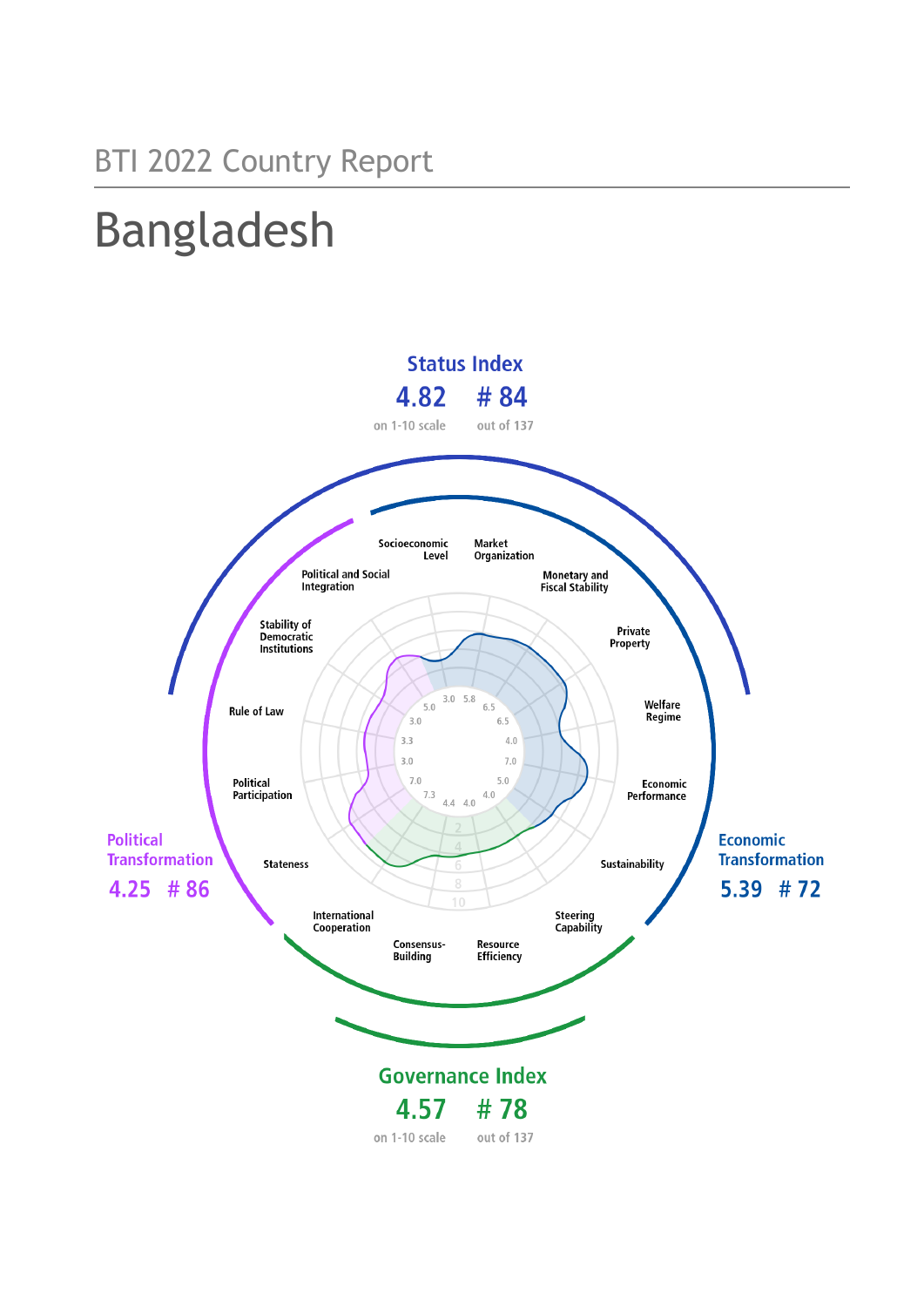This report is part of the **Bertelsmann Stiftung's Transformation Index (BTI) 2022**. It covers the period from February 1, 2019 to January 31, 2021. The BTI assesses the transformation toward democracy and a market economy as well as the quality of governance in 137 countries. More on the BTI at [https://www.bti-project.org.](https://www.bti-project.org/)

Please cite as follows: Bertelsmann Stiftung, BTI 2022 Country Report — Bangladesh. Gütersloh: Bertelsmann Stiftung, 2022.

This work is licensed under a **Creative Commons Attribution 4.0 International License**.

#### **Contact**

Bertelsmann Stiftung Carl-Bertelsmann-Strasse 256 33111 Gütersloh Germany

**Sabine Donner** Phone +49 5241 81 81501 sabine.donner@bertelsmann-stiftung.de

**Hauke Hartmann** Phone +49 5241 81 81389 hauke.hartmann@bertelsmann-stiftung.de

**Claudia Härterich** Phone +49 5241 81 81263 claudia.haerterich@bertelsmann-stiftung.de

#### **Sabine Steinkamp** Phone +49 5241 81 81507 sabine.steinkamp@bertelsmann-stiftung.de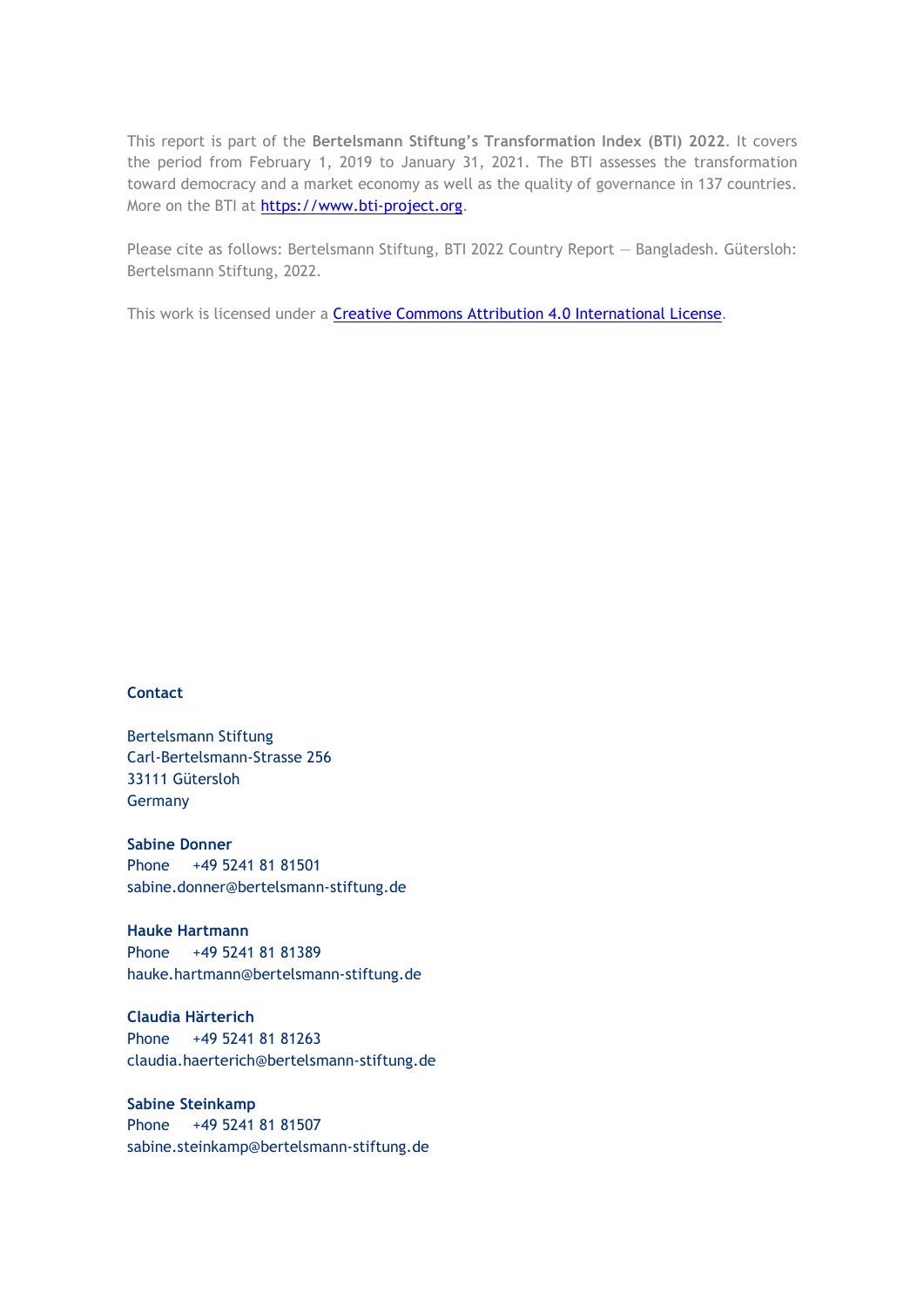#### **Key Indicators**

| Population               | M      | 164.7 | HDI                            | 0.632 | GDP p.c., PPP $\ S$          | 5083 |
|--------------------------|--------|-------|--------------------------------|-------|------------------------------|------|
| Pop. growth <sup>1</sup> | % p.a. | 1.0   | HDI rank of 189                | 133   | Gini Index                   | 32.4 |
| Life expectancy          | vears  | 72.6  | UN Education Index             | 0.529 | Poverty <sup>3</sup><br>$\%$ | 52.3 |
| Urban population %       |        | 38.2  | Gender inequality <sup>2</sup> | 0.537 | Aid per capita $S$           | 27.5 |
|                          |        |       |                                |       |                              |      |

Sources (as of December 2021): The World Bank, World Development Indicators 2021 | UNDP, Human Development Report 2020. Footnotes: (1) Average annual growth rate. (2) Gender Inequality Index (GII). (3) Percentage of population living on less than \$3.20 a day at 2011 international prices.

## Executive Summary

During the period under review, the incumbent Awami League (AL) has maintained firm control over the country's politics and administration following its unprecedented victory in the December 2018 election. Delivering the AL its third consecutive term with 258 seats (out of 300) in parliament, the election was marred by widespread rigging, the exclusion of opponents, rampant arrests, the persecution of activists and members of civil society and restrictions being placed on the media. To silence its critics, particularly those active on social media, the government made regular use of the draconian Digital Security Act (DSA) of 2018. The government has used the country's police force and the anti-terror unit Rapid Action Battalion (RAB) to persecute its critics, while pro-government activists have enjoyed impunity. Monetizing arrests, the police have profited from bribe funds extracted from those they have arrested. The Bangladesh Army remains a pillar of support for the government, which is crucial for a country with a tradition of military regimes. A February 2021 documentary aired by the Aljazeera English broadcaster exposed the government's collusion with criminal forces, but the government has denied this to be the case.

Doctors, professors and social activists who have criticized the government of widespread corruption and its bungled response to the COVID-19 pandemic have been charged with spreading propaganda under the notorious DSA. Opposition parties remained weak due to a lack of democratic space. Internal schisms within the oppositional Bangladesh Nationalist Party (BNP) have precluded the party from making any mark on the political landscape. Bangladesh classifies as a hybrid regime as various institutions, such as the Election Commission, the Anti-Corruption Commission, and the National Human Rights Commission, are not independent and the judiciary is stacked with pro-government judges.

According to the Asian Development Bank (ADB), GDP growth fell from 8.2% in 2019 to 5.2% in 2020 as a result of the pandemic. The government has introduced so-called One Stop Service Rules (OSS) to attract investors. Privately and state-owned banks continue to write off bad debts and rewrite the rules in order to conceal the high number of loans in default. As part of its pandemic stimulus packages, the government has rescheduled loan repayment.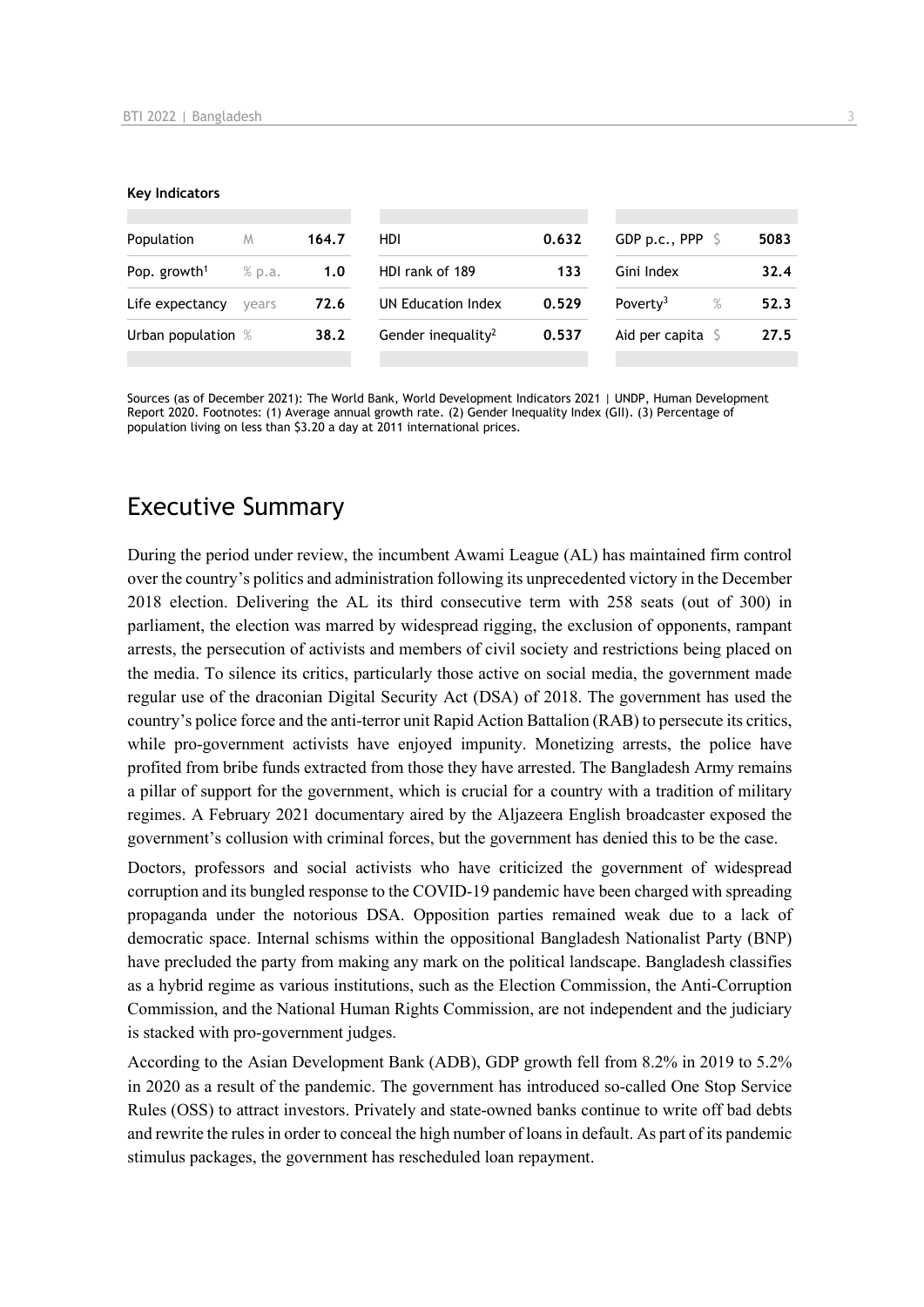In response to the coronavirus pandemic, the government announced 23 economic recovery packages totaling \$1.46 billion (BDT 1.24 trillion), which constitute 4.4% of the country's GDP. However, it is doubtful that these funds have been properly disbursed to reach those most in need.

While Bangladesh has been making significant progress in targeting the Sustainable Development Goals (SDGs), poverty, social inequality, and the discrimination of women in the workplace persist. According to the Bangladesh Bureau of Statistics (BBS), 85.1% of the employed population work in the informal sector, which is unregulated and offers no legal protections. The pandemic has devastated the informal sector, affecting in particular those who are employed in the non-agricultural informal sectors. Poverty has risen considerably as a result of the pandemic, increasing from 20.5% in the last fiscal year to 29.5% in August 2020. The South Asian Network on Economic Modeling (SANEM) has forecasted an increase to 40.9%, and the Bangladesh Institute of Development Studies (BIDS) expects an additional 16.4 million people to be pushed into poverty as a result of the pandemic. Inadequate social security networks have accelerated the situation.

## History and Characteristics of Transformation

Following a nine-month war with Pakistan in 1971 in which the Pakistani military engaged in genocide against the Bangladesh population, Bangladesh emerged as an independent country in December of the same year. Although the new country's constitution instituted democracy, secularism, Bengali nationalism, and socialism as state principles, its tumultuous history over the past five decades has resulted in military rule and the gradual erosion of democracy under civilian governments, which has led to the current hybrid regime. Before the assassination of the incumbent leaders and the intervention of the military in August 1975, the system of governance had already shifted to one-party authoritarianism under the founding leader Sheikh Mujibur Rahman. Fifteen years of military rule came to an end through a popular uprising in late 1990 and Bangladesh begun a new democratic era. Since then, two parties – the BNP led by Khaleda Zia, widow of late military ruler Ziaur Rahman (1975 – 1980), and the AL, led by Sheikh Hasina, a daughter of Sheikh Mujibur Rahman – assumed power through elections. These elections were held under a caretaker government (CTG) system that involved having a non-partisan administration oversee elections during the transition from one elected government to the next. In addition to the BNP and the AL, the Jatiya Party (JP), led by former dictator General H.M. Ershad (1982 – 1990), and the Islamist Jamaat-i-Islami (JI) became the key forces in the political realm. Although the JI and other religion-based parties were banned under the original constitution, various constitutional amendments under the Ziaur Rahman regime paved the way for their reemergence beginning in 1978.

In 1991, the country returned to a parliamentary system, but personal charisma and constitutional provisions allowed the concentration of power in the hands of the respective prime minister, Khaleda Zia (1991 – 96, 2001) and Sheikh Hasina (1996 – 2001, 2008 – present). Personal acrimony between these two leaders, a zero-sum attitude, and trust deficits between the two parties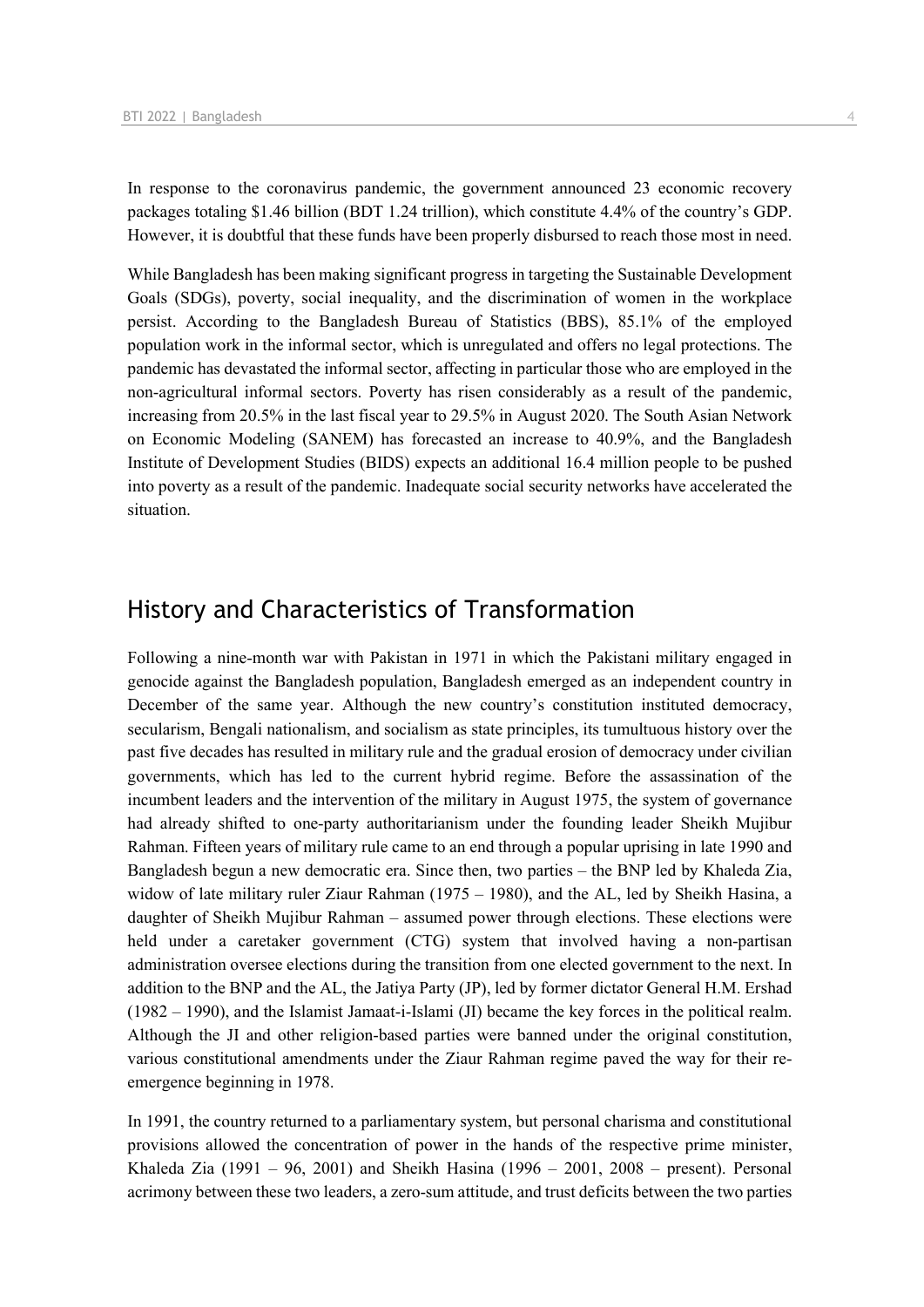resulted in a pernicious political culture while democratic institutions remained either absent or severely weakened. In 2006, against the BNP's effort to use the CTG system to its benefit, the AL refused to participate in the election scheduled for early 2007. The military staged a soft coup and ruled the country under the guise of a civilian CTG until the end of 2008. Hasina and Khaleda were charged with corruption cases to make them ineligible for public office. Faced with economic crisis and political pressure, the military held an election which delivered a two-thirds majority to the AL. The party, armed with its super-majority, scrapped the CTG system in 2011, using a Supreme Court judgment as a pretext. The BNP declined to participate in elections unless the CTG system would be restored. Despite the boycott of all opposition parties, the incumbent AL went ahead with the election, which was marred by widespread rigging. The AL and its allies won, practically resulting in a one-party parliament. Violence, death, and mayhem ensued. The BNP's alliance with the JI, which had helped them to secure a victory in 2001 election, increasingly became a liability, especially after the AL founded a tribunal in 2010 to try those who committed war crimes during the war of independence in 1971. Several of the JI leaders have been tried and executed since 2013. The incumbent government attempts to justify its authoritarian bent highlighting the economic growth of the past years.

The BNP participated in the 2018 election as the National Unity Front (NUF) under the leadership of former Law Minister Kamal Hossain (1972 – 1975). However, ahead of the elections, the government intensified persecution, imposed severe restrictions on media, including social media, and disqualified opposition candidates. The election was the most manipulated election in the history of the nation, due to the fact that the Election Commission, the ruling party, the administration, and the law-enforcement agencies including the military worked together to ensure a victory of the AL. Khaleda Zia was convicted ahead of the election and jailed, while her son and "heir apparent," Tareque Rahman, has remained in self-exile in London after he was convicted in several cases. In May 2020, Khaleda Zia's sentence was suspended due to her deteriorating health, on the condition that she can neither travel nor participate in political activities. Her party remains fragmented due to a lack of leadership.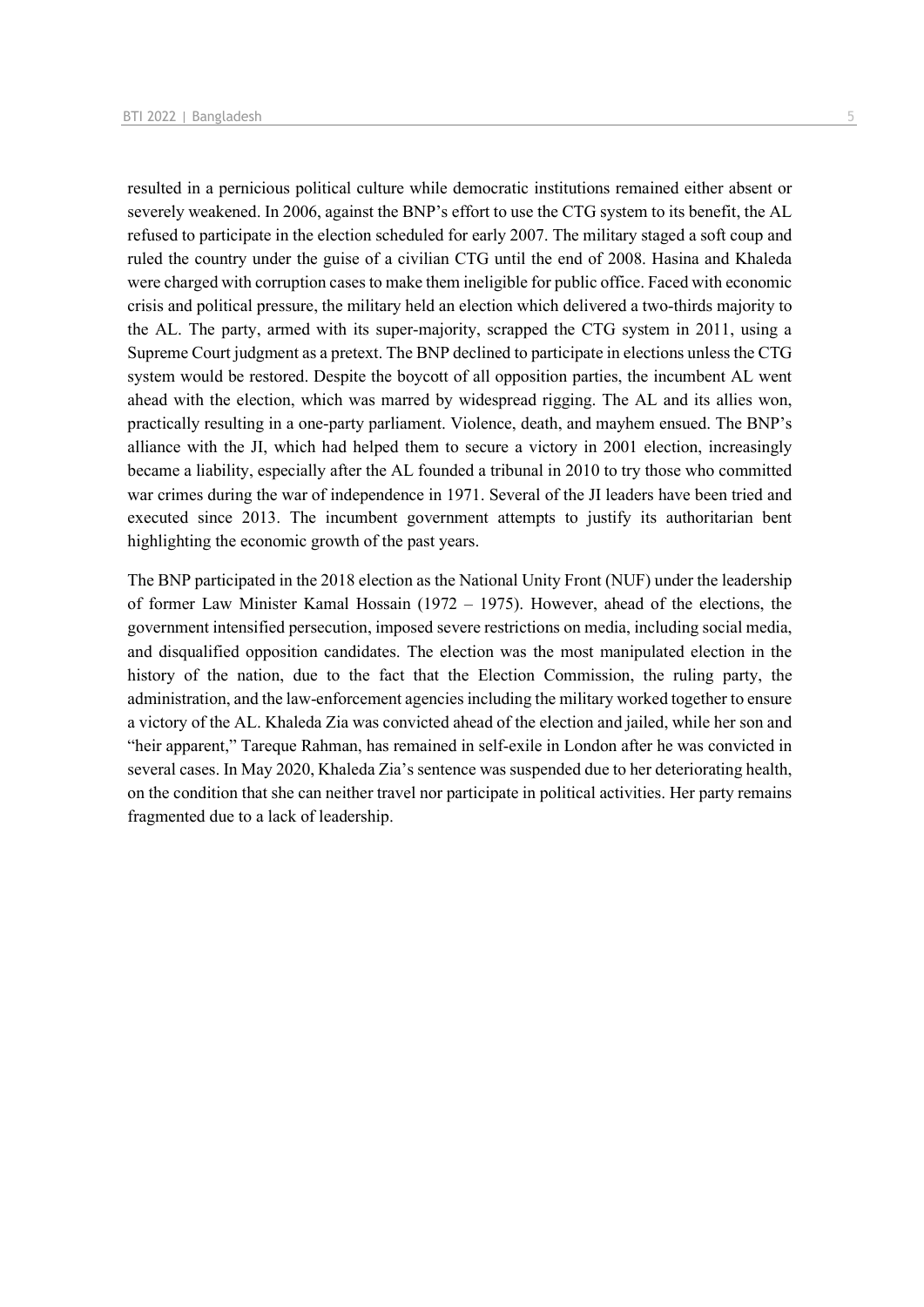The BTI combines text analysis and numerical assessments. The score for each question is provided below its respective title. The scale ranges from 1 (worst) to 10 (best).

## Transformation Status

## I. Political Transformation

#### **1 | Stateness**

The state's monopoly on the use of force is well established throughout the territory. In the past years, the government has succeeded in facing the challenge posed by Islamist militant groups that are connected to transnational terrorist organizations. However, this has been done using both judicial and extrajudicial measures that often violate fundamental tenets of human rights. Both the RAB, a paramilitary force, and the police have used excessive force and were accused of engaging in extrajudicial killings in 2020. There were 196 extrajudicial killings according to the human rights group Odhikar. At least 19 people have been killed or tortured to death in custody. In 2020, 73 people were killed and 2,833 were injured as a result of political violence. Small radical left-wing groups have continued to exist without posing much threat to the state, while Islamist militant groups continued to reorganize. A low-intensity conflict is ongoing in the Chittagong Hill Tracts as the promised autonomy never materialized.

Citizens of Bangladesh take pride in their national identity, although there is a latent contestation regarding the description and characteristics of this identity. National pride and sense of belonging is largely tied to the 1971 war of independence, which has provided the basis of the country's statehood. The contestation focuses on whether to emphasize ethnic or religious identities. The ruling AL emphasizes the ethnicity-based Bengali identity, which claims to be based on a secular notion of identity, while the BNP underscores the Muslim Bangladeshi identity. While these positions have shaped political discourse, daily lives and widely practiced rituals incorporate both identities. However, both these notions contribute to the marginalization of minority ethnic groups and indigenous populations. The constitution guarantees citizenship without any discrimination, although structural and latent discrimination have continued to persist.

#### **Question** Score



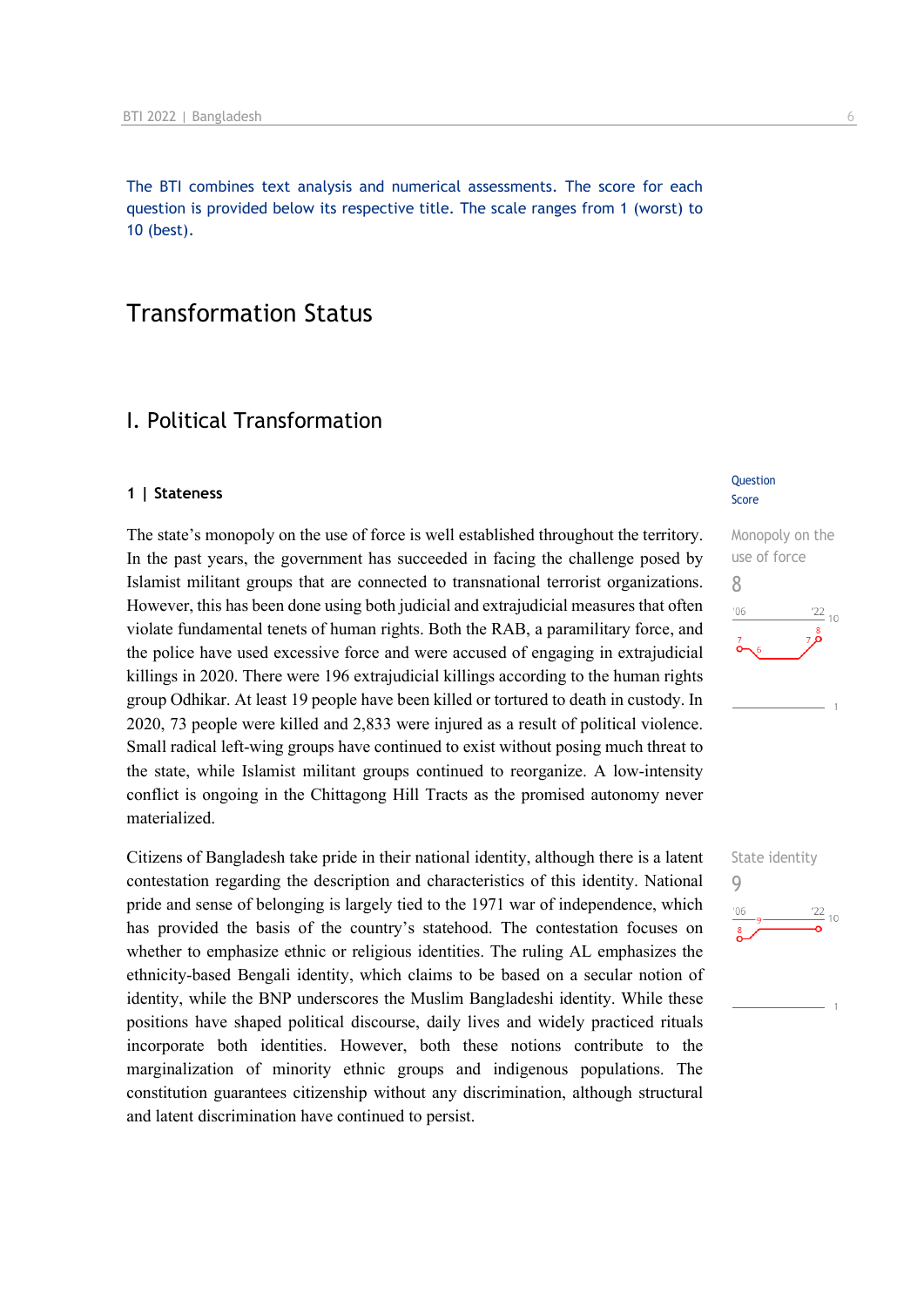Although secular common law written during the colonial era and amended in the past 50 years forms the basis of the legal system, the incumbent party has increasingly demonstrated its proclivity toward accommodating conservative versions of Islamic thoughts and practices. Religious laws are only applicable for marriage and property issues. The increasingly close relationship between the ultra-conservative Hefazat-e-Islam and the AL creates an environment conducive for the influence of religious dogma on politics and administration. The prime minister has repeatedly insisted that her government will not allow "anti-Islamic" activities. Courting the conservative Islamists is largely done to remain in power in the face of weak legitimacy due to flawed elections but will nonetheless have long-term impacts on society and politics.

Bangladesh's constitution includes both secularism (15th Amendment) and Islam as the state religion. Laws are required to confirm to Shariah. Over time, religious organizations, especially the Hefazat-e-Islam, have emerged as political actors. Hefazat-e-Islam, an Islamic advocacy group of madrasah students and teachers, mobilized students against the Women Development Policy and now declares Ahmadis to be non-Muslims. In the past, governments have tried to appease this group. This included recognizing the degrees of Qawmi madrasahs. Some of the religious political parties are opposed to girls' education and allowing women to work outside the home and feel that women should observe purdah (the requirement that women cover their bodies). Abortion is a criminal act in Bangladesh.

The state apparatus is organized and coherent, even though it has deficits. The state collects taxes and extends basic amenities such as drinking water and health care services. However, these services are inadequate for a densely populated country like Bangladesh. According to UNICEF, approximately 40% of the population drink water from contaminated sources. Only 56% have access to sanitation. Various NGOs work with the government to provide social welfare services, including education. However, basic health care facilities are in a dismal state, as became evident during the COVID-19 pandemic. Hospital facilities, ICUs and basic care were scarce, especially for poorer segments of the population.

#### **2 | Political Participation**

Bangladesh conducted general elections for seats in the National Assembly (Jatiya Sangsad) in December 2018. The AL won 288 seats out of 300 directly elected seats. Massive ballot stuffing by the cadres of the ruling party was reported in local and international media. Instances of 100% voting for the ruling party candidates were reported. The true opposition, the BNP and its allies, who contested under the banner of the Jatiya Oikyo (National Unity) Front (JOF) and who were led by Kamal Hossain, won only seven seats. Khaleda Zia, who was in jail for corruption charges, was barred from contesting. The government used the administrative machinery and law-enforcement agencies to intimidate the opposition. Election meetings of the





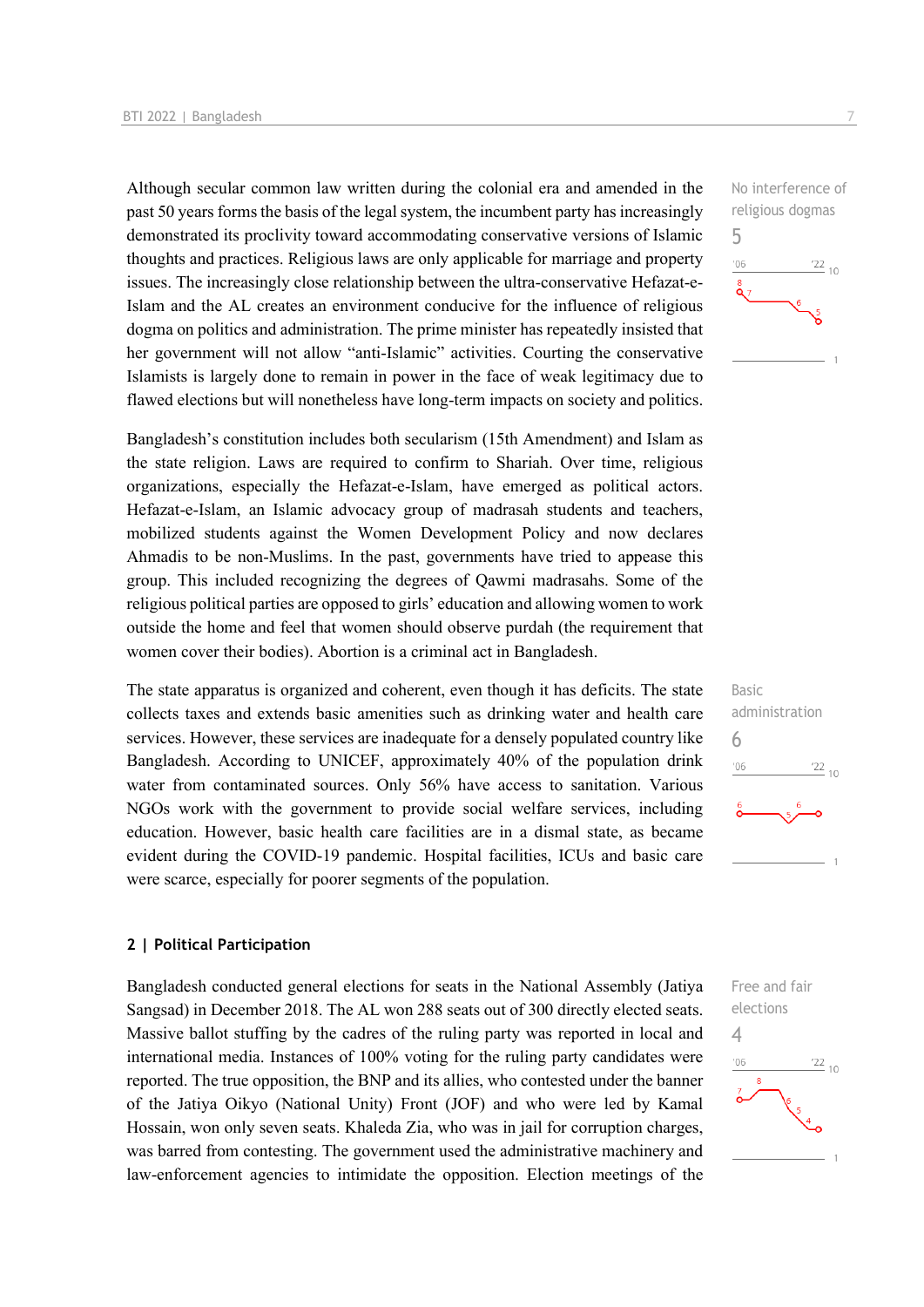opposition were frequently attacked. Cases were filed against opposition candidates to exclude them from the ballot. The Election Commission paid no regard to the criticisms that its actions were favoring the ruling party. After winning only six seats and alleging that the vote was essentially rigged, the winning BNP candidates initially refused to take their oaths of office. However, they ultimately did so to save their parliamentary seats. Subsequently, local-level elections and parliamentary byelections saw widespread rigging and remarkably low voter turnout. The latter aspect reflects a lack of trust in the Election Commission, frustration with how the election were conducted, and the ruling party's ruthless commitment to winning by any means necessary.

The government held by-elections for three vacant parliamentary seats on March 21, 2020 and for two more on October 17, despite the risks posed by the COVID-19 pandemic. However, the Election Commission made precautions such as sanitizing hands, maintaining social distance in the waiting line, and wearing face masks and gloves compulsory. Political rallies and mass meetings were banned prior to the election.

At the national level, power is highly concentrated in the hands of the prime minister. Due to serious deficits in the past two elections, the government cannot be called democratically elected. Transparency and accountability are lacking. At the local level, elected political representatives exercise governing power both through administrative apparatuses and the patronization of strongmen supported by clientelist networks. The administrative structure and law-enforcement agencies are both politicized and lend support to the ruling party. The military and big businesses use their substantial influence to protect their interests. The military is involved in various infrastructure development projects and business enterprises. 61% of the members of parliament are businessmen, reflecting their influence on politics and lawmaking. Increasing influence of the conservative Islamists is palpable in lawmaking, especially on issues pertaining to women's empowerment and equality.

Article 37 of the constitution of Bangladesh guarantees that "Every citizen shall have the right to assemble and to participate in public meetings and processions peacefully and without arms, subject to any reasonable restrictions imposed by law in the interests of public order or public health." Article 38 guarantees citizens the right to form associations. However, the government frequently denies permission to hold assemblies, rallies, and demonstrations organized by political parties, civic groups or students, using the excuse of public order and peace, whereas activists for the ruling party are allowed to do so without permission. The procedures for providing these permissions are opaque and completely under the government's control. Police have attacked peaceful demonstrations without provocation and arrested activists. Due to the COVID-19 pandemic, restrictions were placed on rallies and meetings. While no state of emergency was officially imposed, regulations created a de facto state of emergency. People's movement between and within districts was restricted. Using



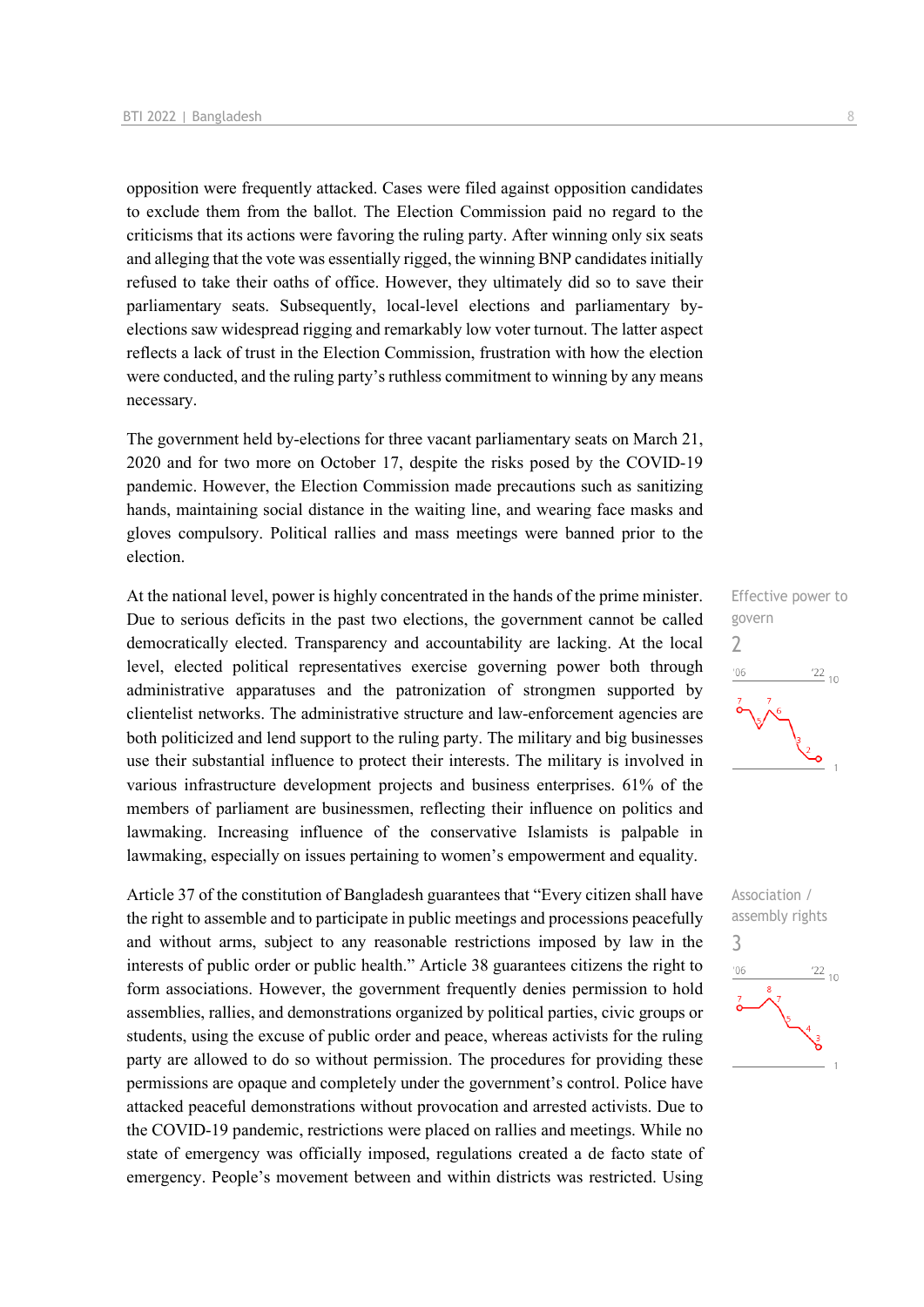the DSA, the state arrested students, doctors, and activists critical of the government's response to the COVID-19 crisis, accusing them of spreading rumors. In October 2020, however, massive protests took place against the surge in rape cases and police inaction to arrest the culprits. Several left-leaning organizations protested under the banner "Bangladesh Against Rape and Injustice."

Freedom of expression is guaranteed as a fundamental right in the constitution. However, it is regularly flouted. The DSA of 2018 provided the police with arbitrary powers to arrest, search, and seize computers and servers without a warrant. Section 8, Chapter 3 of the DSA provides sweeping powers to block online information. The Editors' Guild opposed the act, raising concerns that it creates serious impediments to investigative journalism. Civil society and international organizations have criticized the law as draconian. The DSA is frequently used to intimidate and silence critical voices against the government. According to the Center for Governance Studies (CGS), a Bangladeshi research organization, 837 persons were charged under the DSA in 2020, more than of whom 16% were journalists. The COVID-19 pandemic placed further restrictions on the freedom of expression. In early 2021, an author died in prison while being detained under the DSA. When doctors, activists, and journalists expressed discontent with the government's handling of the COVID-19 crisis and the lack of transparency in managing and coordinating the state's response to the pandemic, the government accused them of spreading rumors and damaging Bangladesh's image through fake news. Public service officials were instructed not to criticize the government. The government appointed 15 high ranking officials to "monitor" privately owned television channels. Social media postings are closely monitored. Bangladesh ranks 151 in the group of 180 countries in the global Press Freedom Index. A senior journalist, Shafiqul Islam Kajol, was abducted after his report about a member of parliament. After 53 days, he was "found" near the India-Bangladesh border; he was arrested and charged with trespassing and later under the DSA for posting "defamatory" posts on Facebook. Self-censorship has become widespread among journalists. The government has arbitrarily blocked several online news portals.

#### **3 | Rule of Law**

Bangladesh's constitution provides for the separation of powers. However, the concentration of power in the hands of the prime minister – as the head of government and of the ruling party, with the ability to quash any dissent among members of parliament through Article 70 of the constitution – has made the separation illusory. Beyond this, the rout of the opposition in the 2018 election has created a total absence of legislative checks and balances. Parliamentary oversight on the functioning of the government is missing. The judiciary remains bound to the executive in spite of the separation of powers. Lower levels of the judiciary remain heavily politicized.



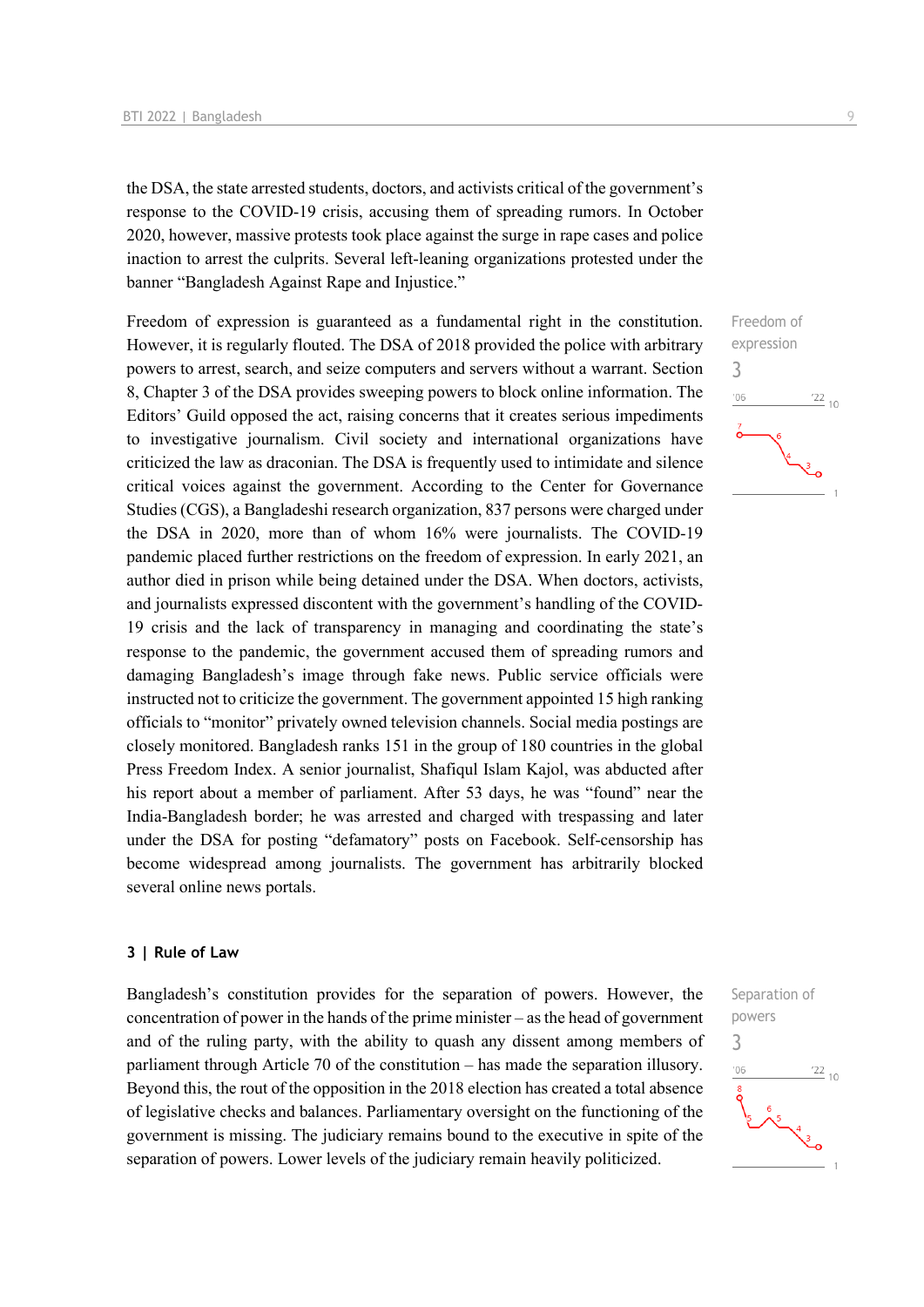Although Bangladesh's constitution stipulates the independence of the judiciary, both lower and higher courts have remained effectively under the control of the executive branch. The 16th amendment of the constitution, passed in 2014, and the Bangladesh Judicial Service (Discipline) Rules implemented in 2017, which treat the judges of lower courts as subordinate to the executive branch, have become serious impediments to an independent judiciary. Recruitment, promotion, and postings are decided based on political affiliation, and the judiciary exhibits little inclination to assert its independence due to judges' allegiance to partisan political ideology. The removal of Chief Justice Surendra Kumar Sinha in 2017 and his indictment in August 2020 on charges of corruption are testimony to the government's intolerance for any independence of the judiciary. Sinha was forced to resign in November 2017 and to leave the country after a rift with the executive precipitated when the Supreme Court invalidated the 16th amendment.

Holders of public office are rarely subjected to judicial or parliamentary scrutiny. They are rarely penalized or prosecuted, although corruption remains pervasive in all sectors. The Public Service Act of 2018 requires the Anti-Corruption Commission (ACC) to seek prior permission from the executive to prosecute a public servant. The ACC remains a highly ineffectual institution for dealing with political corruption and has a serious lack of credibility. The outgoing chairman of the ACC acknowledged that during his five years of tenure, he had to make "compromises."

Corruption cases against the opposition are likely to proceed faster than any other cases. The 2019 annual report of the ACC states that it received a total of 21,371 complaints, of which 1,710 were considered for enquiry. It filed 263 cases in 2019, with submission of 267 charge sheets to various courts. The conviction rate on cases handled by the ACC stood at 63% in 2019. However, these cases did not involve high-profile politicians or public officials.

It is well reported in the media that there was extensive corruption during the pandemic in purchasing medical equipment and supplies and distributing relief materials, yet there have been very few cases against the perpetrators, as they are well connected to the ruling party. A report published by Transparency International Bangladesh showed that corruption and lack of transparency in procurement processes were prevalent during the pandemic. Police often take bribes to release people who are arbitrarily arrested on political grounds or who are petty criminals.

The constitution protects the civil rights of citizens and provides mechanisms to address violations of these rights (Articles 27, 31, 32, 33 and 35). However, the process of seeking justice is lengthy and costly for the average citizen, and people are not generally inclined to fight against the state machinery. During the period under review, press reports indicated that the government filed frivolous cases against thousands of supporters of opposition parties. Journalists, social activists, and opposition party supporters have been persecuted through judicial and extrajudicial measures. According to Odhikar, a Bangladeshi human rights organization,







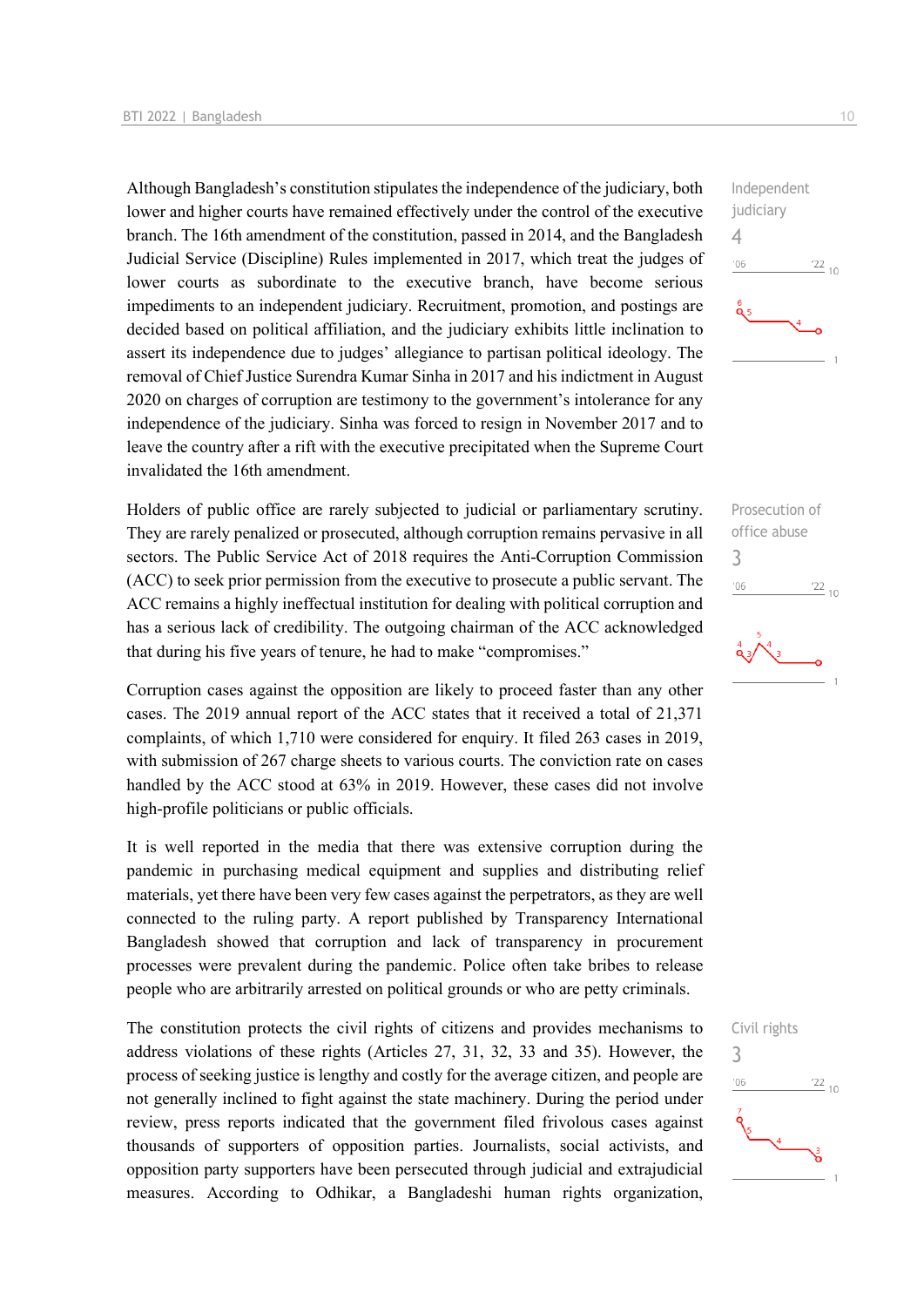disappearances perpetrated by the state are an ongoing problem, with 34 people being disappeared in 2019 and 31 disappearances in 2020. Although a few of these people later returned, some of whom were later charged by the police, many have remained missing. Torture and death in custody have also reached high levels. Hundreds were killed in an extrajudicial manner during the anti-drug campaign that started in 2018.

In July 2020, the killing of a retired army major, Sinha Mohammad Rashed, by local police in the southwestern district of the city of Cox's Bazar revealed the nexus between the drug dealers, local police, and politicians but also demonstrated the extent of the violation of fundamental rights. The impunity enjoyed by lawenforcement agencies and ruling party supporters has contributed to further impingement on civil rights.

The civil rights of ethnic minorities and indigenous people were repeatedly infringed in the period under review. Rohingya refugees were deprived of their rights, and their access to communication was often blocked through bans against internet and telephone services. The government has also come under international criticism for going ahead with its plan to relocate Rohingya refugees from Myanmar to Bhasani Char, an isolated silt island, which is reportedly prone to cyclones and is 160 kilometers away from the main refugee camp in Cox's Bazar.

The COVID-19 pandemic provided further opportunities for the government to skirt judicial process, although a state of emergency was not declared.

#### **4 | Stability of Democratic Institutions**

While Bangladesh has all the trappings of a democratic country, it is racing toward authoritarianism. As a result of two consecutive controversial elections in 2014 and 2018 and the absence of any opposition in parliament, combined with the unfettered power of the prime minister, the executive's predominant role in the political realm, and the lack of accountability mechanisms during the period under review, democratic institutions have been hollowed out. Institutions such as the Election Commission and the judiciary lack independence, and the bureaucracy has become partisan to such an extent that it acts like a wing of the ruling party. The subservient role of the coalition partners of the ruling party, a severely weakened opposition due to persecution, and the decimation of civil society contribute to the rapid debilitation of all institutions.

![](_page_10_Figure_7.jpeg)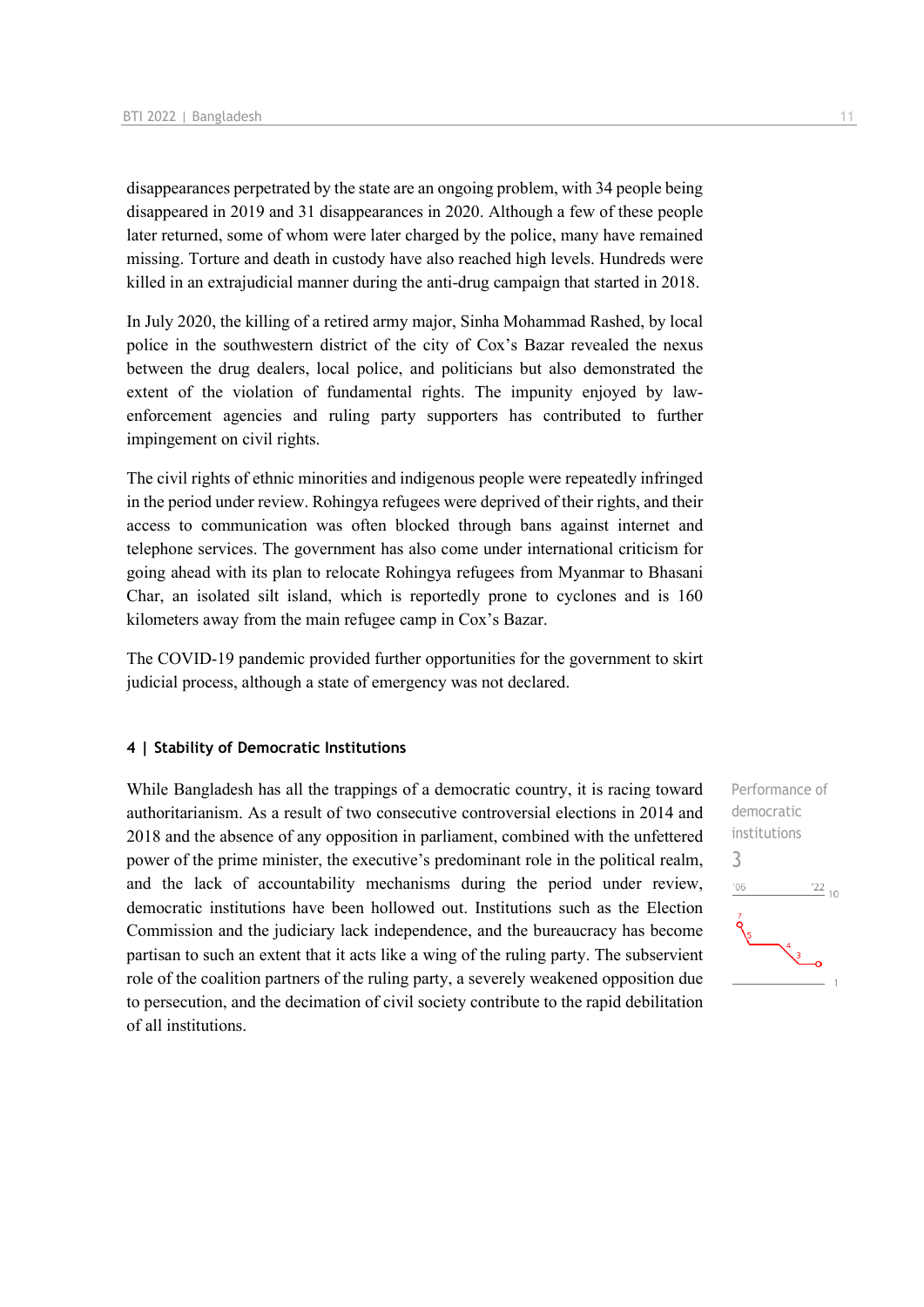Although the ruling AL party pays lip service to democracy and repeatedly professes its commitment to democratic ideas and values, its behavior over the past decade and especially since 2013 has provided evidence to the contrary. Democratic institutions, including the electoral system, have been reduced to a symbolic gesture and have been blatantly abused. This testifies to the ruling party and its allies' lack of commitment to democracy. The insistence of supporters of the ruling party on prioritizing development over democracy reveals their penchant for an authoritarian system. Public confidence in parliament and the judiciary has eroded, paving the way for further backsliding of democratic institutions and practices. The government's warm relationship with the conservative Islamist group Hefazat-e-Islam is not conducive to a future pathway to democracy. The military's influence on the ruling party clearly demonstrates their ability to shape policy.

#### **5 | Political and Social Integration**

Although Bangladesh has more than 150 political parties, about 40 parties are registered with the Election Commission. Among them, four political parties have significant electoral presence – the ruling AL, the BNP, the JP, and the JI. The JI was deregistered in December 2018, ahead of the national election. These parties have support bases across the country and among various social strata. While the vast number of political parties reflects a broad ideological spectrum, they have a number of shared characteristics. Except a small number of left-wing political parties and fringe Islamists, there is an overall consensus on economic policies. Intraparty democracy is mostly absent and the parties' leadership is often associated with family lineage.

Sheikh Hasina, the daughter of Sheikh Mujibur Rahman, has been at the helm of the AL for almost four decades, while Khaleda Zia, the widow of Ziaur Rahman, has led the BNP since 1984. Bangladeshi politics used to be characterized by the acrimonious relationship between these two leaders, until Khaleda was jailed in 2018. It is not hierarchical structures, but rather clientelistic networks, that bind the leadership and party activists. In the past decade, businessmen have succeeded in securing party nominations in elections, undermining the role of grassroots leaders. Organizational weaknesses of the BNP in the past decade have contributed to the erosion of its support base. The AL, on the other hand, has become a refuge of fortune seekers rather than appealing to a larger segment with its ideology. After changing sides several times, the JP has become a close ally of the AL. The JI, on the other hand, has faced the wrath of the government, remaining in the party alliance led by the BNP. A section of the JI has left the party during the period in review and formed a new party called the Amar Bangladesh Party (ABP).

Despite the gradual erosion of democracy and shrinking democratic space, opposition parties have managed to survive, albeit barely. Growing authoritarian tendencies of the incumbent government raise serious concerns regarding the future viability of opposition political parties.

![](_page_11_Figure_6.jpeg)

![](_page_11_Figure_7.jpeg)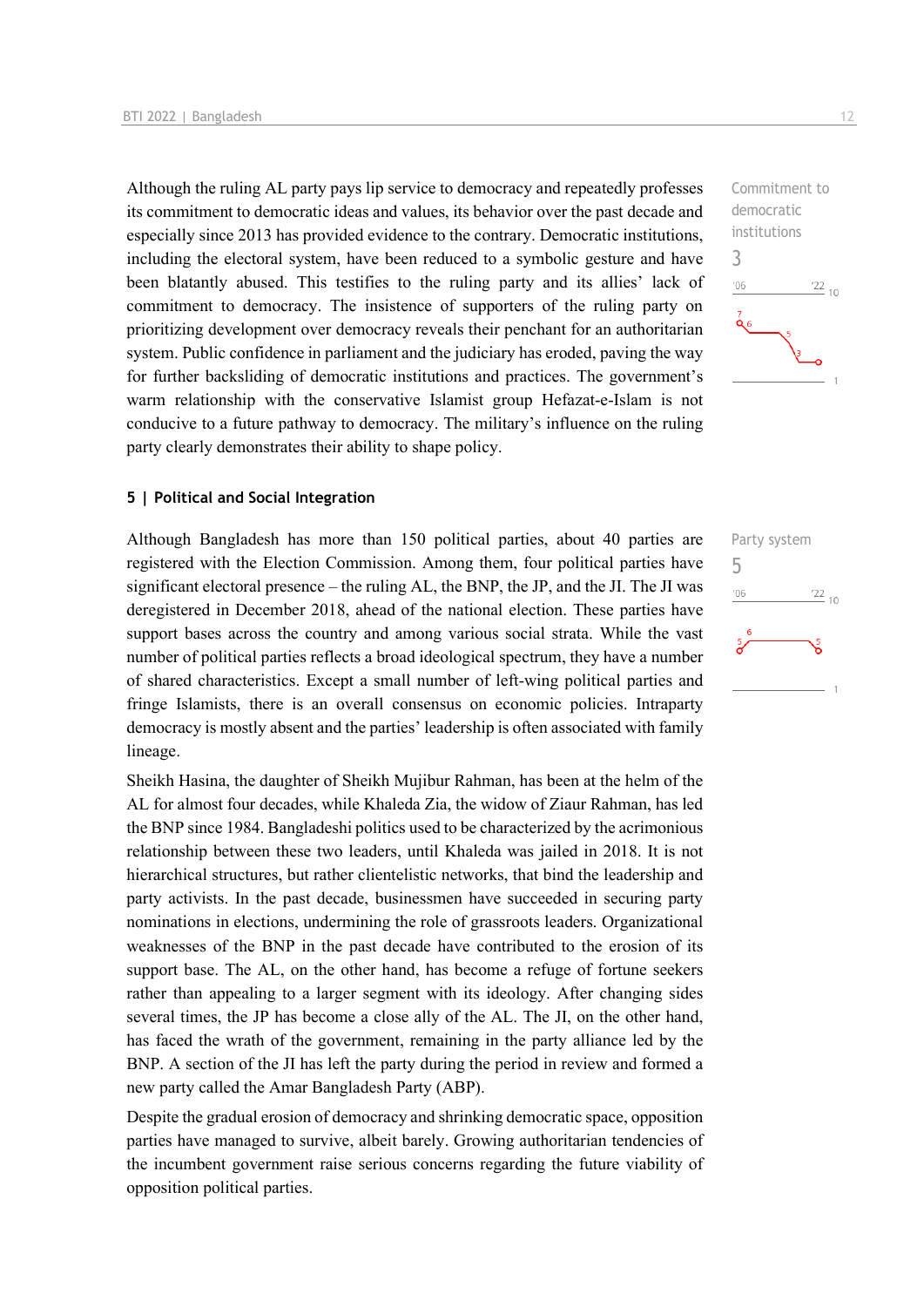There are several interest groups that mobilize public opinion in favor of or against government policies. NGOs and civil society organizations (CSOs) working to promote the welfare of women and children, for instance, provide legal aid to victims of exploitation and protect the rights of socio-economically marginalized groups as well as tribal and minority groups. These groups often face the government's ire and are severely persecuted. Occasionally, they have succeeded in changing policies. In some instances, the government has managed to feign responsive politics. For example, faced with the road safety movement spearheaded by students in 2018, the government passed the Road Safety Act in the same year, officially implementing the law in October 2019. However, this law neither brought substantial changes to the situation nor addressed the primary concerns. In a similar vein, in the wake of a movement against rape, the government quickly passed an ordinance in 2020 that included capital punishment for convicted rapists. This measure, however, drew severe criticism.

Some business owner associations, such as the Bangladesh Garments Manufacturers and Exporters Association (BGMEA), have garnered significant influence on the government. Groups associated with ethnic and religious minorities have been less successful in their endeavors. Environmental groups have sought to stop the coalbased power plant established in the Sundarbans, a UNESCO Heritage Site, but with little success. Professional groups exist but are generally closely tied to political parties and consequently fragmented. The new law regarding NGOs, the Foreign Donations (Voluntary Activities) Regulation Bill of 2016, has imposed severe restrictions on NGOs and has kept them strictly monitored by the government.

The people of Bangladesh have unwavering support for democracy, which remains the most preferred system of governance. This strong support of democracy is attested by the fact that the country fought for its liberation from Pakistan after they were denied democratic rights. Approval for the government remains high and showed a steady increase compared to 2016 because of the general perception that the government is delivering on key issues such as economic growth, job creation, an uninterrupted supply of electricity, transport infrastructure and education.

Bangladesh is a homogenous country, with 98% of its people speaking Bengali. However, intense religious polarization orchestrated partly by the Islamists and other political parties for political considerations has impacts on society's cohesion. The advancement of social capital remained underdeveloped, as there were organized attacks on religious minorities and the indigenous population. The government's close relationship with conservative Islamist groups such as Hefazat-e-Islam, which frequently demand the imposition of blasphemy laws and a declaration of Ahmadis as non-Muslims, raises serious concerns. The government's inability and lack of political will to fully implement the peace accord of 1997 in the Chittagong Hill Tracts remains a major point of friction between the indigenous population and the government.

![](_page_12_Figure_5.jpeg)

![](_page_12_Figure_6.jpeg)

![](_page_12_Figure_7.jpeg)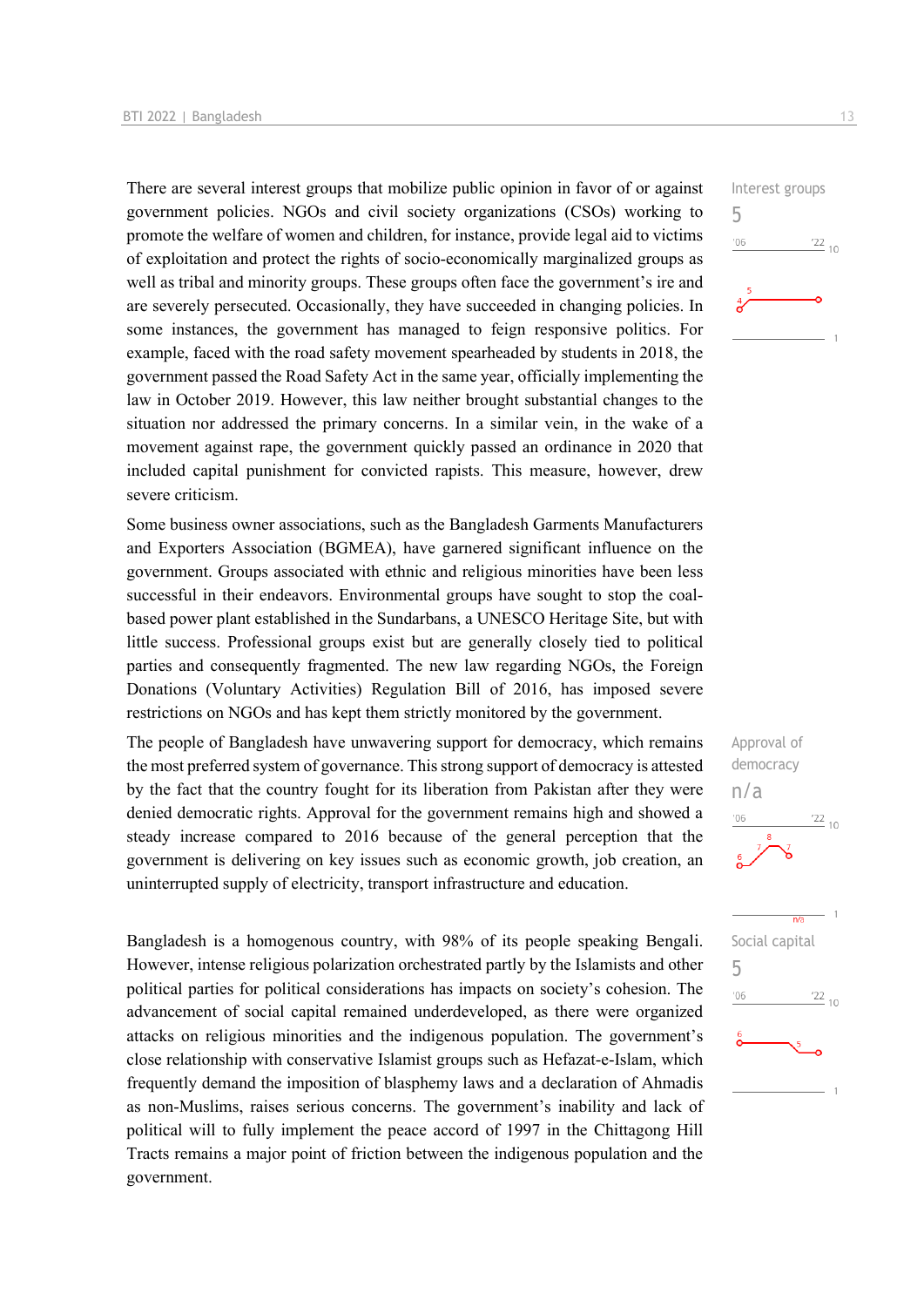During the period under review, social cohesion faced challenges due to politically motivated attacks, including some orchestrated by factions within the ruling party for land grabbing and personal benefits. In 2019, there were 153 attacks on minority places of worship and in 2020, 62 people were injured and 58 temples and monasteries were attacked. Ahmadis also faced attacks in the past years. There were several incidents in which social media accounts of minorities were hacked and offensive posts were written as a prelude to attack them.

Several NGOs are active in Bangladesh, providing diverse services intended to enhance social capital.

## II. Economic Transformation

#### **6 | Level of Socioeconomic Development**

Due to the COVID-19 pandemic, Bangladesh's economy, which was growing at a rate of 8%, has slowed down. The ADB forecast the growth rate to be 5.2% in 2020. Inequality is on the rise. According to the official statistics from August 2020, the national poverty rate rose from 20.5% to 29.5%. The BIDS projected that the COVID-19 pandemic could push an additional 16.4 million people into poverty. SANEM estimates that the country's poverty rate is likely to double to 40.9% due to the effects of the pandemic.

The incidence of poverty is generally high among people who work in the agriculture, forestry, and fishery sectors and higher still among the illiterate and landless. Extreme poverty often forces people to accept unsafe working conditions, often for long hours. Bangladesh ranked 75 on the 2020 Global Hunger Index and ranked 133 out of 189 countries in the 2020 Human Development Report. The proportion of the undernourished population stood at 13.0% over the period from 2017 to 2019. The prevalence of stunting in children due to malnourishment under five stood at 30.8% in 2018. According to World Population Review, Bangladesh's Gini coefficient is 0.678. The human inequality coefficient for Bangladesh is 23.4%, pointing to general discrimination that persists within the country. Members of minority communities only have limited access to employment and education. As a result, they remain socially and economically marginalized.

The rights of women are guaranteed in articles 27, 28, 29 and 65(3) of the constitution. The government has introduced gender-sensitive budgets in 43 ministries. In the 2019/20 budget, 30.82% was earmarked for the development of women. However, women continued to remain socially marginalized, faced discrimination in the workplace and were paid lower wages. However, according to

#### Question Score

![](_page_13_Figure_9.jpeg)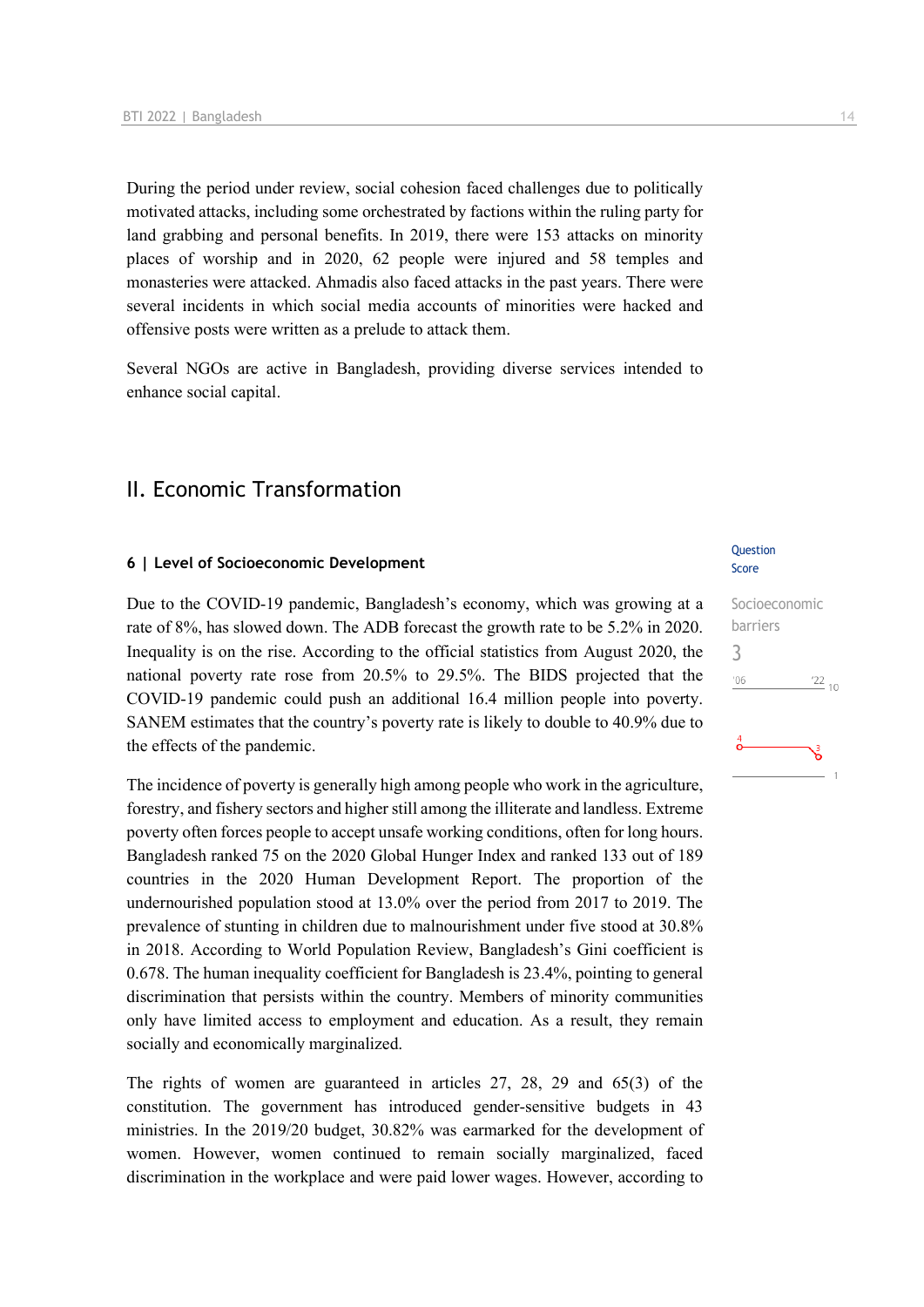the Global Gender Gap Report, Bangladesh has significantly bridged the gender gap, now ranking 50th among 149 countries. The country has closed 72.6% of its overall gender gap. Women now make up 41% of the country's salaried workers. The COVID-19 situation, according to the government's assessment, has had an adverse impact on women and children. Many of the women working in the garment industries lost their jobs due to a lockdown that was announced on March 26, 2020 and continued until the end of May.

| <b>Economic indicators</b> |          | 2017           | 2018                     | 2019      | 2020     |
|----------------------------|----------|----------------|--------------------------|-----------|----------|
| GDP                        | S M      | 249710.9       | 274039.0                 | 302563.4  | 324239.2 |
| GDP growth                 | $\%$     | 7.3            | 7.9                      | 8.2       | 2.4      |
| Inflation (CPI)            | $\%$     | 5.7            | 5.5                      | 5.6       | 5.7      |
| Unemployment               | $\%$     | 4.4            | 4.3                      | 4.2       | 5.3      |
| Foreign direct investment  | % of GDP | 0.7            | 0.9                      | 0.6       |          |
| Export growth              | %        | $-2.3$         | 8.1                      | 10.9      | $-16.2$  |
| Import growth              | $\%$     | 2.9            | 27.0                     | $-2.0$    | $-10.5$  |
| Current account balance    | S M      | $-5985.0$      | $-7095.2$                | $-2948.5$ | 1081.6   |
| Public debt                | % of GDP | 33.4           | 34.6                     | 35.7      | 38.9     |
| External debt              | \$ M     | 46819.1        | 52138.4                  | 57094.2   | 67749.0  |
| Total debt service         | \$M      | 2142.6         | 2868.8                   | 5772.6    | 3866.7   |
| Net lending/borrowing      | % of GDP |                | ä,                       |           |          |
| Tax revenue                | % of GDP |                |                          |           |          |
| Government consumption     | % of GDP | 6.0            | 6.4                      | 6.3       | 6.1      |
| Public education spending  | % of GDP | $\blacksquare$ | $\overline{\phantom{a}}$ | 1.3       |          |
| Public health spending     | % of GDP | 0.4            | 0.4                      |           |          |
| R&D expenditure            | % of GDP |                | ÷,                       |           |          |
| Military expenditure       | % of GDP | 1.2            | 1.3                      | 1.3       | 1.3      |

Sources (as of December 2021): The World Bank, World Development Indicators | International Monetary Fund (IMF), World Economic Outlook | Stockholm International Peace Research Institute (SIPRI), Military Expenditure Database.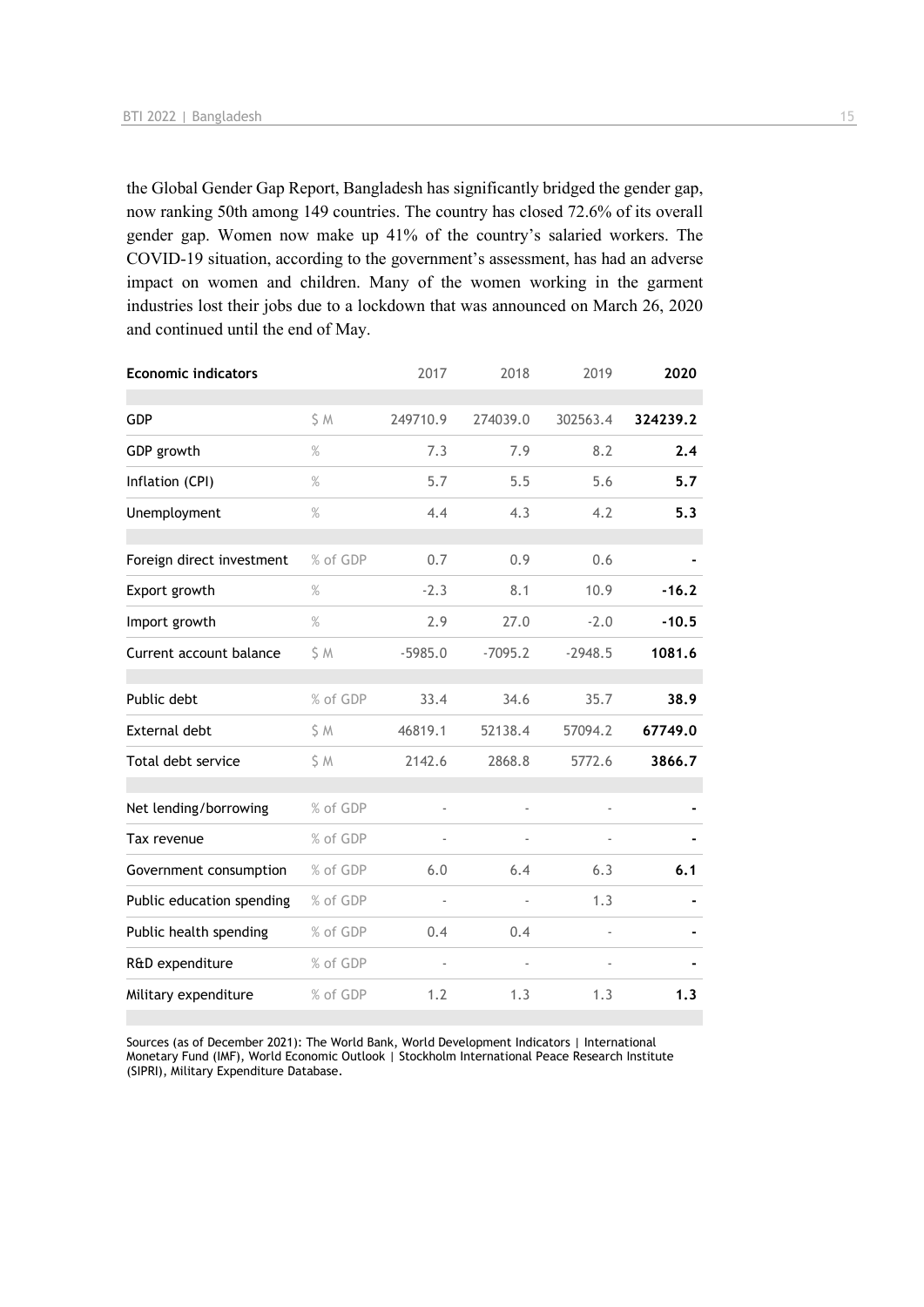#### **7 | Organization of the Market and Competition**

Bangladesh is one of the ten "emerging economies" of the world. Market competition in Bangladesh functions under a weak institutional framework that defeats the purpose of regulations due to political interference and a lack of faith in the capital market. The Bangladesh Securities and Exchange Commission (BSEC) suddenly increased the tenure of mutual funds from 10 to 20 years, leading to dissatisfaction among small investors. Individual investors lacked interest as many of the companies did not pay dividends in spite of registering huge profits. According to the World Bank's Doing Business 2020 Report, it takes nine procedures and 19.5 days and costs 8.7% of per capita GNI to start a business in Bangladesh.

In the 2020/21 budget, the finance minister announced a VAT exemption for projects prioritized by the government, such as the Rooppur Nuclear Power Plant, high-tech parks, economic zones, and public-private partnership projects. Bangladesh improved access to credit information by expanding the coverage of the credit information bureau. This reform applies to both the Dhaka and Chittagong Stock Markets.

The Foreign Private Investment (Promotion & Protection) Act of 1980 provides legal protection to foreign investments against nationalization and expropriation. It also guarantees non-discriminatory treatment between foreign and local investments. Comparing foreign investment that came to Bangladesh in 2020 (Jan-Sept) with 2019 (Jan-Sept), revealed a reduction in foreign investment, which stood at -19.41%.

85.1% of the employed population are working in the informal sector; 17.1% of these are female. The informal sector provides employment to 85% of the population according to Household Survey data released in July 2020.

Due to the effects of the COVID-19 pandemic on small and medium industries, the government provided a working capital loan facility of \$3.53 billion at a subsidized interest rate for large industries and \$2.35 billion at a subsidized interest rate for cottage, micro, small and medium enterprises (CMSMEs). To facilitate the import of raw materials under the Back-to-back Letter of Credit facility, the government has increased the size of the Export Development Fund (EDF) from \$3.5 billion to \$5 billion, at a reduced interest rate. The Debt-to-GDP ratio is still as low as 34%. To tackle the COVID-19 crisis, the government created a fund amounting to \$589.9 million for export-oriented industries so that they can continue to pay salaries and allowances.

![](_page_15_Figure_7.jpeg)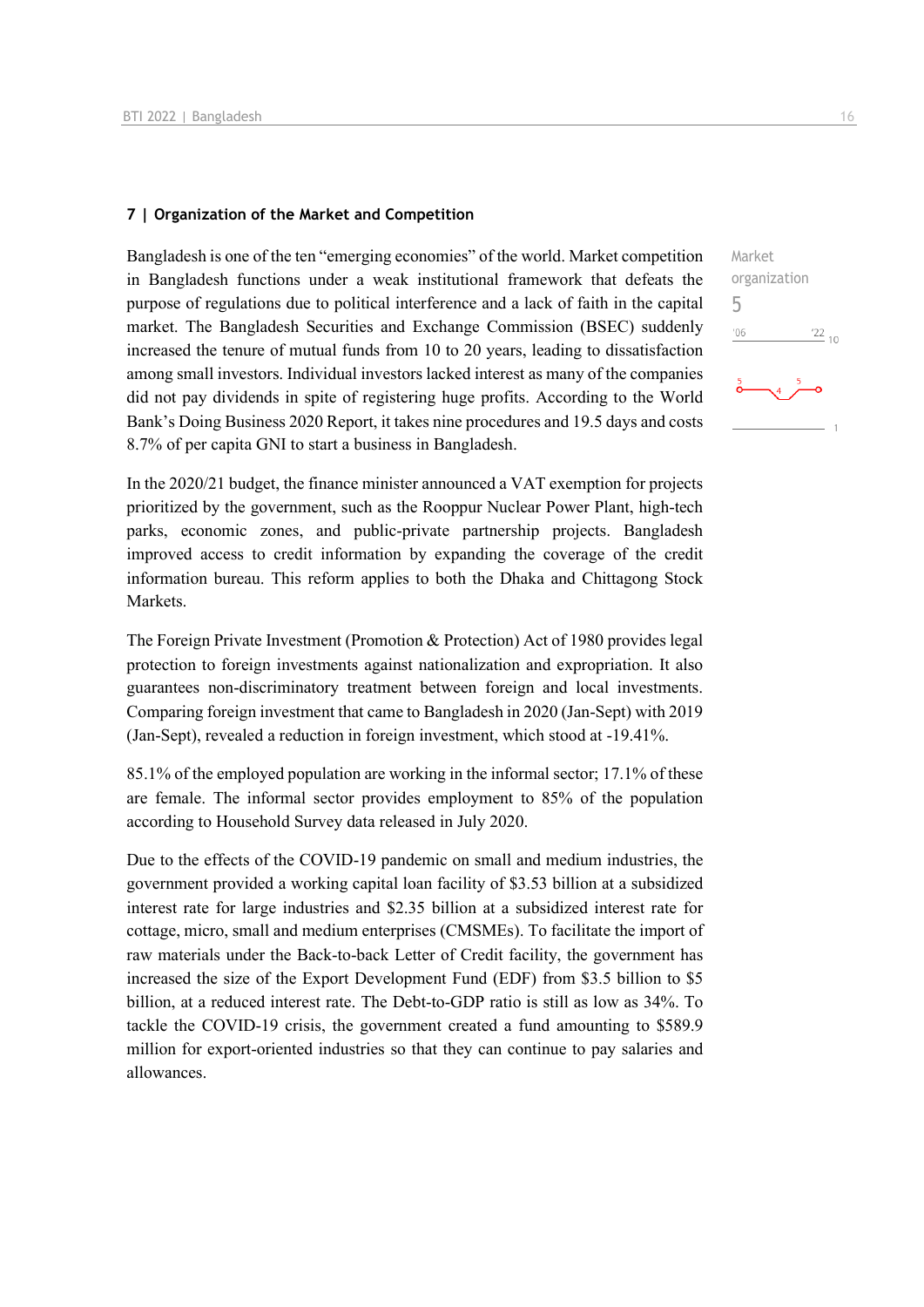In 2021, Bangladesh established a Competition Commission as a statutory body. The Competition Act of 2012 seeks to prevent companies from abusing their dominant position in the market to determine prices. However, it lacks powers to investigate. Bangladesh has taken steps to decontrol, deregulate, and liberalize trade. Except for a few essential service sectors, the government has encouraged foreign and private sector investments. However, legal provisions to protect consumers from unfair trade practices are insufficient. According to the Essential Articles (Price Control and Anti-Hoarding) Act of 1953, the price of essential commodities is to be determined by the market. For example, in October 2020, the price of rice increased by two to five Bangladeshi taka per kilogram. In some cases, unscrupulous government officials joined hands with black marketers and hoarders to create artificial scarcity to increase the price. This generally happened during major festivals. The Competition Commission has not been able to address this.

The government removed trade barriers and quantitative restriction. However, restrictions are placed on investments in 17 categories of sectors where prior clearance/permission is required. The government closely controls the import of medicines that compete with domestically-manufactured pharmaceutical products. Bangladesh continues to discourage imports of finished products to encourage its export-oriented domestic industries. A total of 37 categories of products with a high export potential have received cash incentives between 2% and 20% against their exports in the 2020-21 fiscal year. The agricultural sector is not taxed; rather, the government provides tax incentives and exemptions on agricultural equipment and spare parts.

In June 2020, the government reduced the Advance Tax (AT) on imported raw materials for manufacturing industries from an existing 5% to 4% to help domestic industries affected by the COVID-19 pandemic. A special rebate of 20% on electricity consumption was provided to the agro-processing sector; investors will be provided tariff-free access to the European Union, cash incentives and export subsidies for selected export products ranging from 5% to 20%.

To attract FDI, the existing 10% deduction at source on income from share market by any company or partnership firm was withdrawn in 2020. Tax exemption applicable to information and communication technology companies have been extended to June 2024. 100% foreign equity is allowed (except for defense, nuclear energy, currency, and forest plantations). Foreign firms are allowed to import permissible commercial items with prior permission from the Chief Controller of Import and Export.

![](_page_16_Figure_5.jpeg)

Liberalization of foreign trade 7 $06'$  $\frac{22}{10}$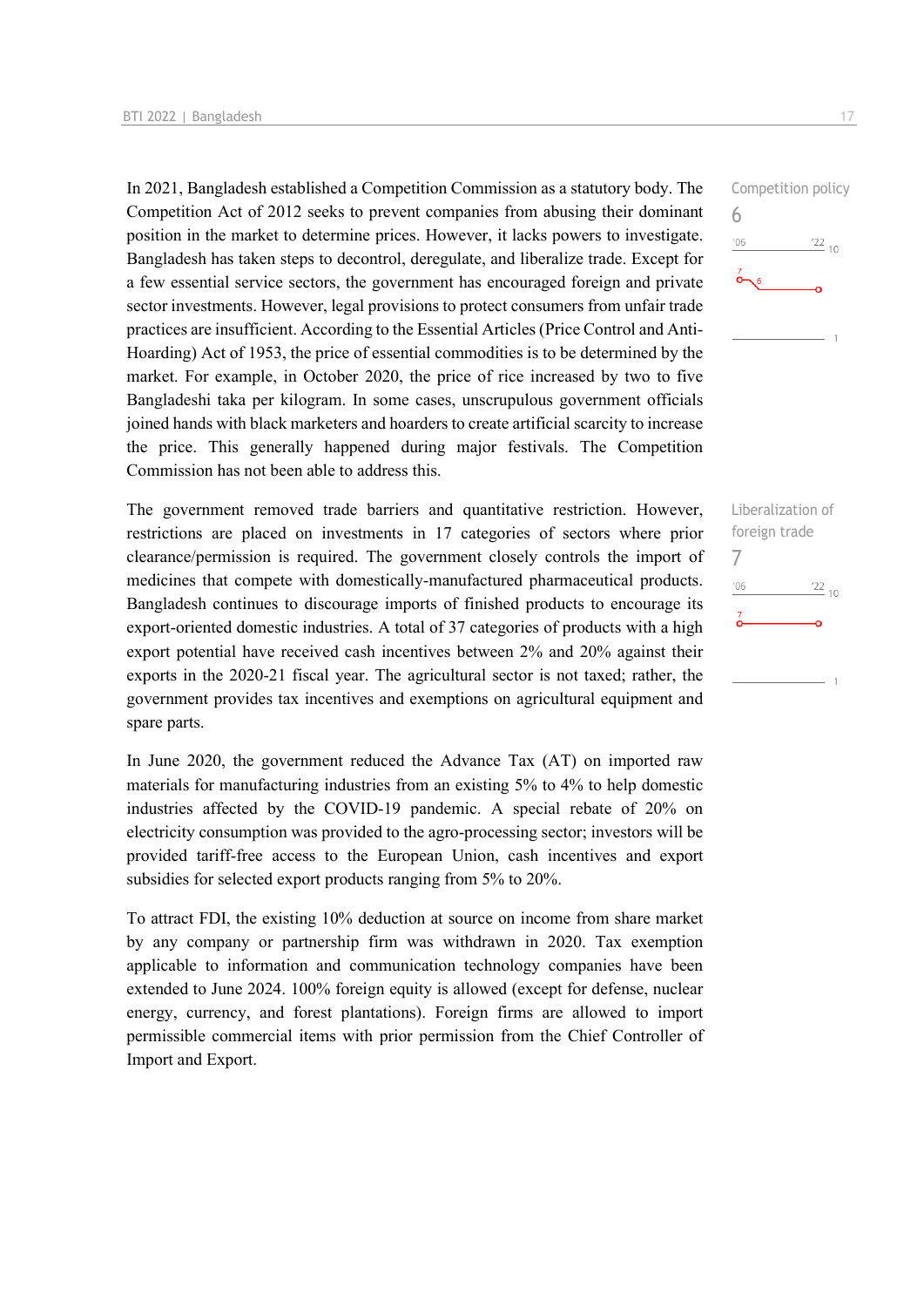According to a Bangladesh Bank report from 2020, there are four categories of scheduled banks in Bangladesh: state-owned commercial banks, state-owned development financial institutions, private commercial banks, and foreign commercial banks. The total number of scheduled banks in operation in 2019 was 59. The same year, the aggregate banking sector assets consisted of \$121.70 billion as loans, and advances constituted 63.3% of total assets. In the 2020 fiscal year, deposits constituted 74.5% of the total amount of liability. Under Basel-III, the aggregate amount of regulatory capital of the banking sector was \$14.9 billion at the end of June 2020. The capital to risk weighted assets ratio of the banking industry as a whole was 11.63% at the end of June 2020. The ratio of gross non-performing loans to total loans at the end of June 2020 stood at 9.16%. The banking sector's return on assets stood at 0.42% and the net interest margin was 2.70% at the end of June 2020. By September 2020, the banking sector's total default loans stood at \$1.114 trillion, which was 8.88% of the total outstanding loans. Out of 34 non-bank financial institutions in Bangladesh, ten are struggling to survive due to a liquidity crisis. The expenditure to total income ratio of the banking sector stood at 84.10%, negatively impacting their profit.

Overall, the advance deposit ratio in the banking sector stood at 76.2% in June 2020, which was 87% for conventional banks and ago 92% for Islamic Shariah-based banks. Due to the COVID-19 pandemic, the Bangladesh Bank has taken measures to defer non-performing loan classification, waive credit card fees and interests, suspend loan interest payments, impose restrictions on dividend payments, and extend the tenures of trade instruments.

In February 2019, the Bangladesh Bank relaxed its loan write-off policy, allowing banks to cancel any classified loans below \$20 million from their balance sheets. Therefore, funding long-term assets with short-term liabilities created a huge maturity mismatch in the banking sector. Some 55 banks provided massive loans to a few large business houses, which is 36% of the total loans given – much above the paid-up capital. Private sector credit grew by 8.6% against a targeted growth of 14.8% in the 2020 fiscal year. Public sector credit, including net credit to the government, significantly grew by 53.4% in comparison to the target of 37.7%, due to low revenue collection. Domestic credit grew moderately by 13.7%, much lower than the targeted 17%. Outstanding bank credits (excluding foreign bills and inter-bank items) in the 2020 fiscal year rose by \$10.59 billion (or 8.95%) to \$129 billion, in comparison to an increase of 11.64% in the 2019 fiscal year. The Bangladesh Bank reduced cash reserve requirements by 150 basis points to 3.5% on a daily basis and to 4% on a biweekly average basis.

![](_page_17_Figure_4.jpeg)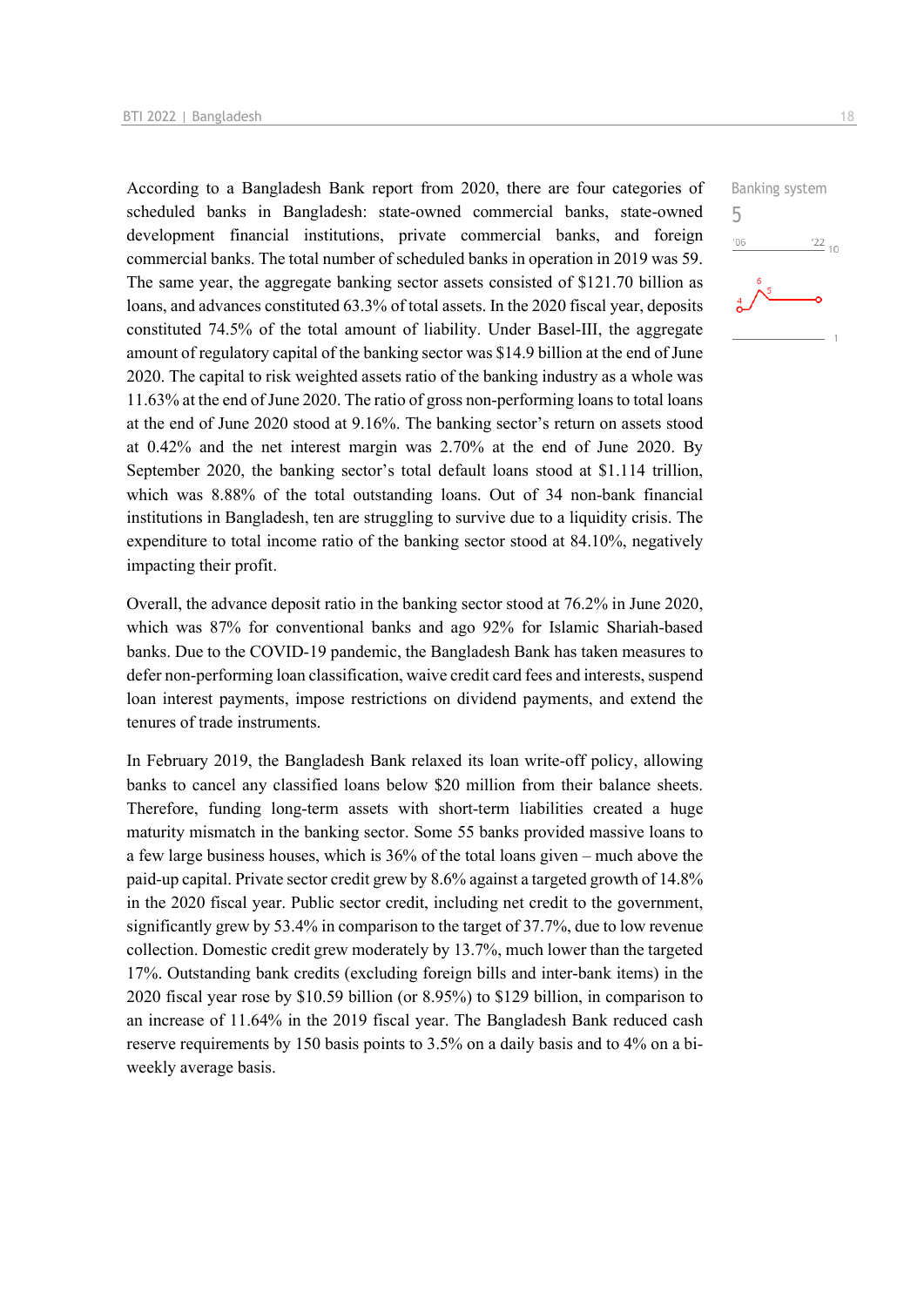#### **8 | Monetary and fiscal stability**

The Bangladesh Bank supervises the banking and financial market. It drafts monetary policy, ensuring the transparency and accountability of non-government microfinance institutions and control of currency volatility. The Securities and Exchange Commission (SEC) regulates capital market intermediaries and the issuance of capital and financial instruments by public limited companies.

The exchange rate of the Bangladeshi taka to the US dollar has remained stabilized at BDT 84.8: \$1in June 2020. Due to Bangladesh Bank's intervention in the foreign exchange market, it was able to maintain stability in both the inter-bank local currency and foreign exchange (U.S. dollar). Whenever there is instability in the exchange rate, the Bank has released foreign currency from the reserve it holds. During the 2020 fiscal year, the Bangladesh Bank sold \$835 million in the local interbank market while it purchased \$877 million to maintain stability. Bangladesh observed an overall 0.81% depreciation of the taka against the U.S. dollar in the 2019- 20 fiscal year. The Bangladeshi taka was not devalued. The real effective exchange rate index calculated against a 15-currency basket increased by 6.9% in 2020.

There were concerns that the financial stimulus provided by the government might lead to inflation. According to the ADB, inflation was at 5.7% in 2020 and 5.5% in 2019 (2018: 5.8%). The twelve-month point-to-point general inflation increased to 6% in June 2020 from 5.5% in June 2019. This was due to uncertainty and supply chain disruption caused by the COVID-19 pandemic. Non-food inflation eased to 5.2% at end June 2020, from 5.7% at the end of June 2019.

Though the Bangladesh Bank is largely independent, loans are sometimes given to businessmen with political connections. As a result, non-performing assets grew in 2020 and the bank was forced to write off bad loans. By making a 2% down payment, borrowers were allowed to reschedule their classified loans for a period of ten years with a grace period of one year. Broad money (i.e., money supply in the country including cash deposits and assets that can be converted to cash) grew to 12.7% in comparison to the targeted 13.0%. The reserve-deposit ratio decreased from 0.086 in 2019 to 0.077 in the 2020 fiscal year, while the currency-deposit ratio increased to 0.163 in 2020.

Bangladesh is planning to introduce a Shariah-based bond called "sukuk" as a new investment tool to promote Islamic finance and attract more FDI. Investors will receive a profit of 4.69% on their aggregate investment in the Islamic bond. The central bank has fixed the rate based on the Bangladesh Government Islamic Investment Bond.

![](_page_18_Figure_7.jpeg)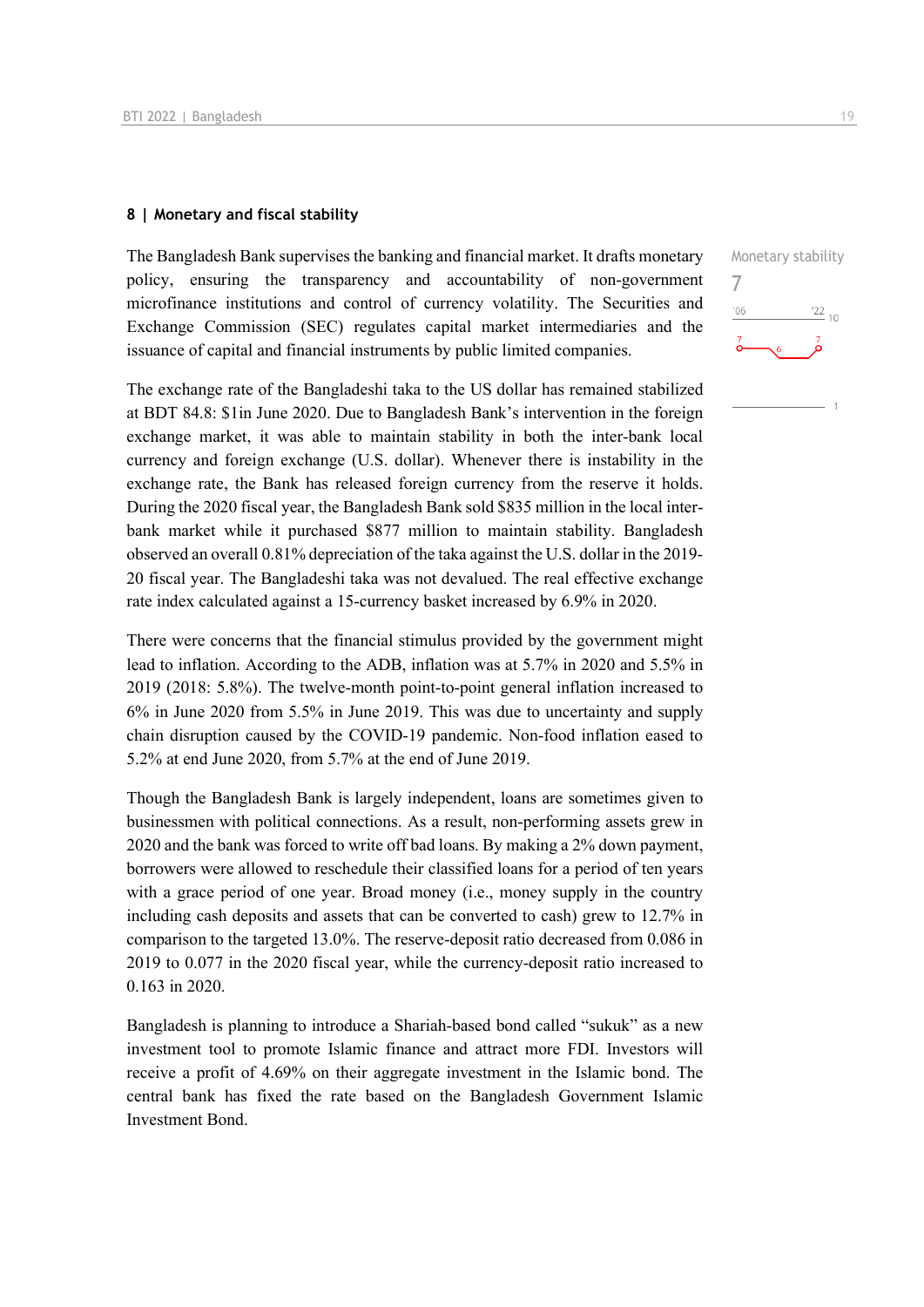The government has stated that total revenues collected as of February 2020 for the 2019/20 fiscal year have, as a result of the pandemic, amounted to only 38.32% of the original annual target. The government has announced a revenue collection target of \$44.6 billion for 2020/21. Some \$38.95 billion of this target is to be collected through the National Bureau of Revenue (NBR). Tax revenue from non-NBR sources (vehicles, narcotics, liquor) is estimated to total \$1.76 billion, while non-tax revenue (fines and penalties, land sales, service charges, profits from state-owned companies, and stamp duties paid to purchase property) is estimated to total \$3.89 billion. The deficit in the revised budget for 2019/20 has been set at \$18.11 billion, which is 5.5% of GDP. For 2020/21, the government has announced an estimated total expenditure of \$67.01 billion, which is 17.9% of the GDP. The government expects a budget deficit of 6.0% of GDP.

According to a Bangladesh Bank report, the trade deficit increased from \$15.835 billion in the fiscal year of 2018/19 to \$17.861 billion in 2019-20. The current account balance shows a deficit of \$4,849 million. Due to inflows of short- and long-term loans, the government recorded a surplus of \$3,655 million in the overall balance for the fiscal year of 2019/20. Outstanding external debt stood at \$38.47 billion in 2018- 19, increasing to \$40.97 in 2020. As of February 2020, medium- and long-term debt payments stood at \$1.100 billion. Given the reduction in exports due to the COVID-19 pandemic, the debt situation is likely to worsen. It is expected that domestic debt will account for 63% of the budget and the government will require external financing for 37% of the budget in order to finance the deficit over the next fiscal year. The debt-to-GDP ratio stood at 35% for the fiscal year 2019/20.

The pandemic economic recovery packages declared so far total \$1.46 billion, which constitutes 4.4% of the country's GDP. According to IMF data, some \$3.957 billion of fiscal stimuli have thus far been announced, of which about \$1.909 billion were disbursed as of the end of November 2020. The IMF approved \$732 million in emergency financing to overcome pandemic-related disruptions.

#### **9 | Private Property**

Article 42(1) of Bangladesh's constitution guarantees the right to property, stipulating that every citizen has the right to acquire, hold, transfer or otherwise dispose of property. Private property inheritance is governed by the customary law of the ethnic minorities and the personal law of each religious community. Transferring property in Bangladesh costs 6.4% of the property value.

The government passed the Acquisition and Requisition of Immovable Property Act of 2017, amending the Acquisition and Requisition of Public Property Ordinance of 1982. The act provides for a three- to fourfold compensation on the market value of the land. However, it allows the government to acquire the land of religious institutions in public interest. This has created apprehension among religious

![](_page_19_Figure_8.jpeg)

6

![](_page_19_Figure_9.jpeg)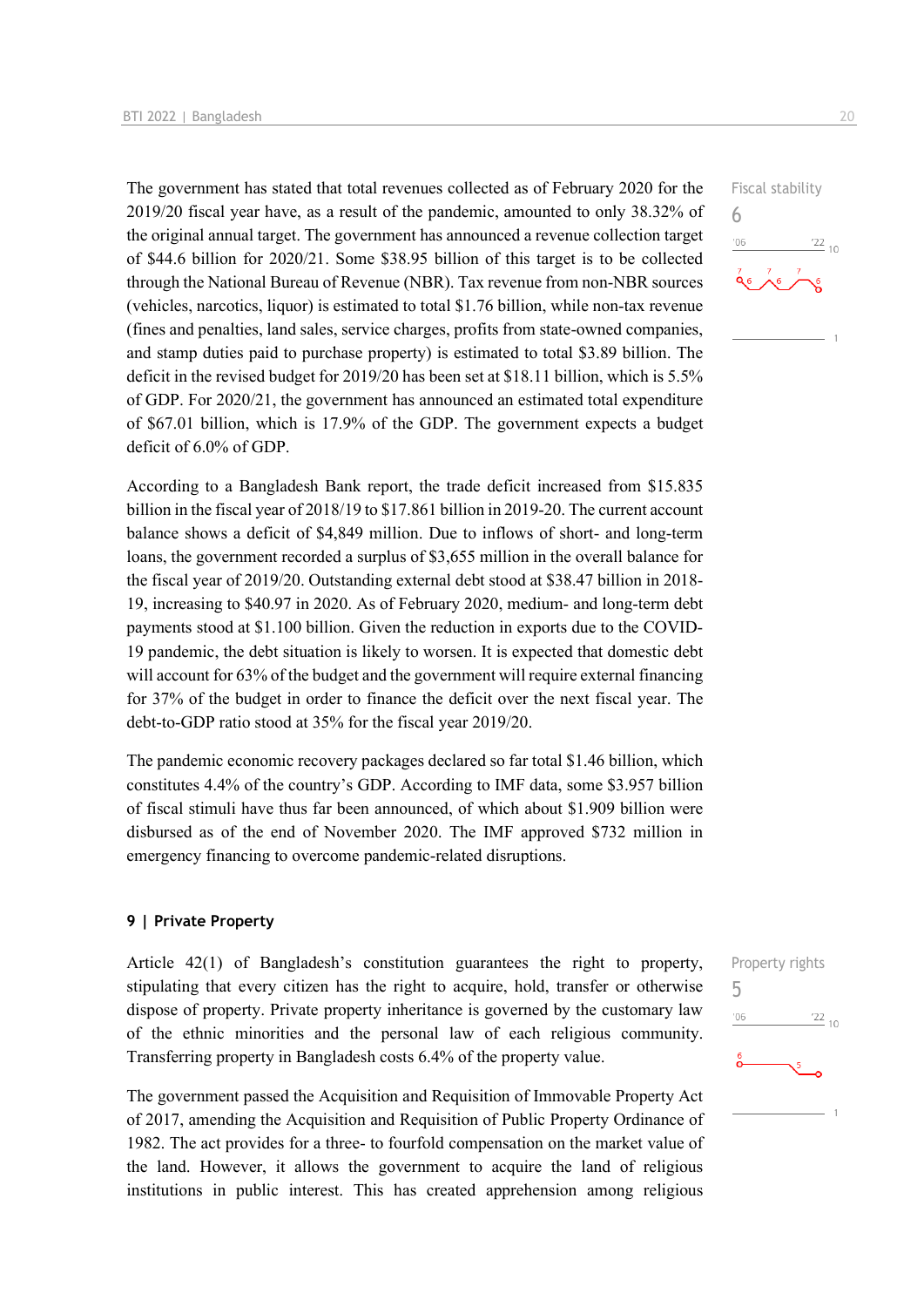minorities. Bangladesh scores 3.2 on the International Property Rights Index, which is the third lowest score (the lowest are Haiti  $(2.6)$  and Yemen  $(2.7)$ ). This indicates the state's inability to protect private property from encroachment. Hindu minorities often fall victim to forced encroachment and are forced to sell their land below its value. Women are also discriminated against in inheritance laws. In the Chittagong Hill Tracts, conflicts relating to the ownership of land have often led to violence between the Chakmas and Bengali settlers.

The government has prompted the private sector to play a pivotal role in the country's industrialization, confining public companies to essential services and strategic industries. In the 2019/20 fiscal year, the total investment as a percentage of GDP was 31.75%, out of which 23.63% originated in the private sector. The government took the initiative to establish 21 (eight state and 13 private) Economic Zones in different areas of the country. For investors in these zones, a one stop service for 17 items has been approved. 45 projects have started as part of a public-private partnership (PPP). Financial assistance to different industries, subsidies and equity investments in nationalized corporations, banks, and financial institutions that are part of a PPP constitute 6.45% of the total budget allocation in the 2020/21 fiscal year.

Private investment as a percentage of GDP has decreased to 20.80% in the 2019/20 fiscal year, down from 31.57% in 2018/19. The government has not nationalized any company in the period under review. Since 1993, it has systematically disinvested and sold its shares.

Due to the COVID-19 pandemic, companies were provided tax concessions. Private sectors are encouraged to invest by incentives such as tax holidays and reserving some sectors for private sector investment. Parliament passed the Finance Act of 2020 to streamline taxes. Turnover tax for private industries decreased from 4.0% to 3.0% of income. Corporate tax for companies listed in the stock market is at 25%, while for non-listed companies, it is 32.5%. The government increased the size of the EDF from \$3.5 billion to \$5 billion.

According to the 2020 Doing Business Index of the World Bank, the country rose to a rank of 168, from rank 176 in 2019. Bangladesh made starting a business less expensive by reducing name clearance and registration fees and abolishing the fee for digital certificates. However, transferring a property title in Bangladesh takes 271 days on average, almost six times longer than the global average of 47 days. Resolving commercial disputes through local first-instance courts takes 1,442 days on average.

The government merged the Board of Investment and the Privatization Commission into the Bangladesh Investment Development Authority in 2016 to ensure efficiency and "single window clearance" for private investments. In 2020, the government introduced the OSS to facilitate investment. The government plans to streamline 150

![](_page_20_Figure_8.jpeg)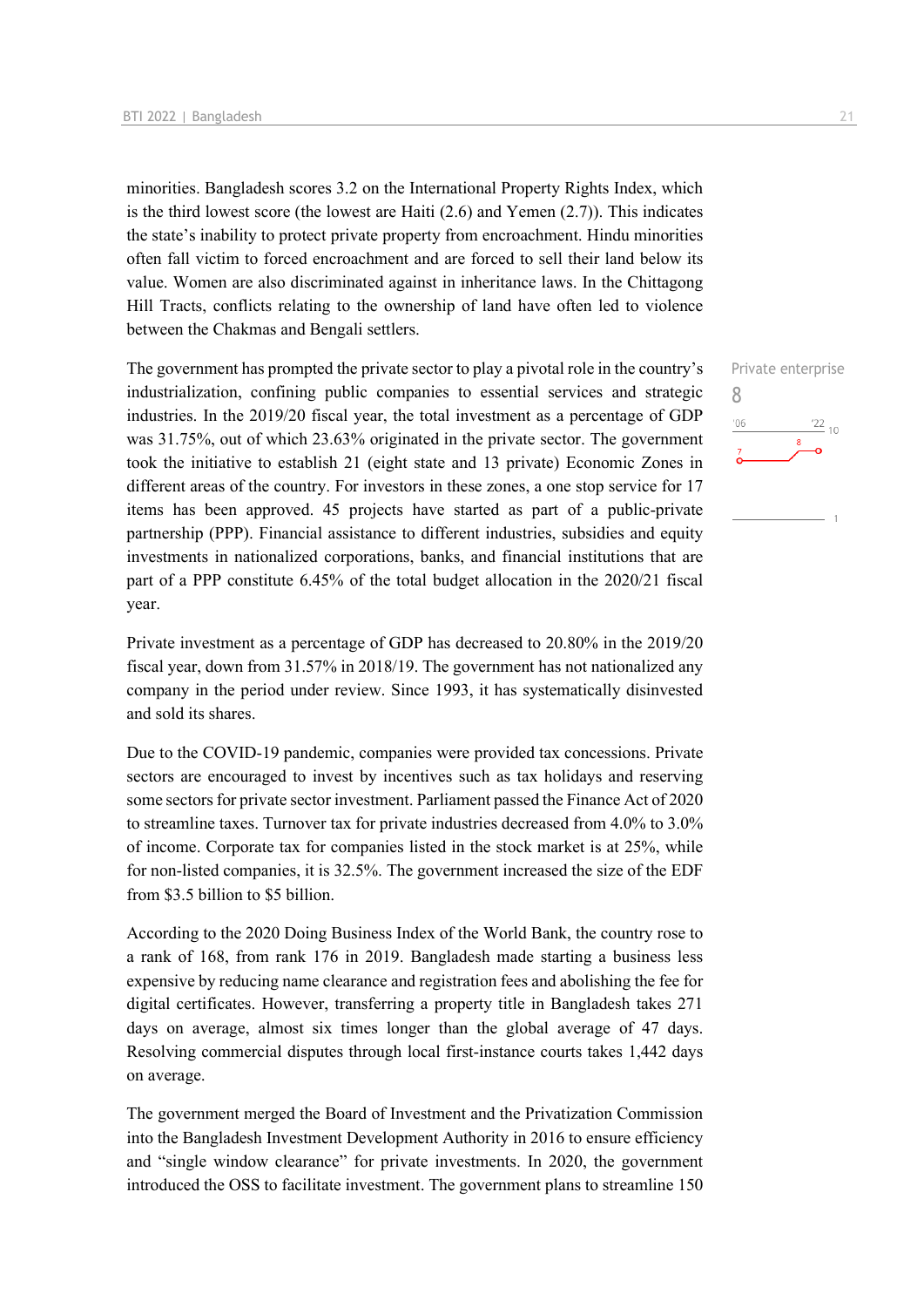business services from 35 government agencies and make them available through the OSS Portal in the coming years. The government has introduced online mutation for land titles. The land registration process is set to be digitized by 2024, with the goal of increasing transparency.

#### **10 | Welfare Regime**

Life expectancy is 71.1 years for men and 74.2 for women. To ensure universal healthcare by 2030, the government has implemented the 4th Health, Population, and Nutrition Sector Program from 2017 to 2022 at a cost of \$136.16 billion. 84% of the program costs are borne by the government, while the rest is paid by development partners such as the World Bank. The government has allocated \$1.27 trillion to the social security sector, which is 16.83% of the total budget and 3.01% of GDP in the 2020/21 fiscal year. The revenue budget for health and family welfare in the 2019/20 fiscal year was \$1.70 billion. Since the expenditure related to health services increased due to the pandemic, the size of the annual development program was reduced to \$22.76 billion, from \$23.91 billion. Allocations to health and family welfare sector constitute 1.3% of GDP and 7.2% of total budget allocations. Foreign investment in the health and family welfare sector has been the lowest since the 2005/06 fiscal year, standing at \$173.6 million in 2018/19.

The government introduced a special honorarium equal to the basic pay for two months for healthcare workers providing critical services to COVID-19 patients. There has been no change in the social security net during the pandemic. Non-citizens do not have access to the social security net. Through its National Social Security Strategy, the government transfers funds directly to beneficiaries, including allowances to the disabled, elderly people, and destitute women, amounting to \$12,625. The government has taken the initiative to make direct cash transfers of \$29.5 to five million people in the current fiscal year to alleviate the sufferings of the working poor. In response to the pandemic, it announced a number of stimulus packages totaling to over \$11.79 billion. The state distributed 400,000 metric tons of rice and 100,000 metric tons of wheat among the poor free of charge. To tackle crisisrelated job losses in the garment industries, the government has created a fund amounting to \$5.89 billion for export-oriented industries.

The constitution establishes the right to equal opportunity for men and women. Yet women remain socially deprived due to structural impediments that also influence their choice of profession. Enrollment for girls in primary schools was 98.16% in 2018 and 97.55% for boys. In 2019, the ratio of female and male enrollment at the secondary school level was 54:46. The literacy rate, however, was higher for males, at 67.8% compared to 63.4% for females. According to the BBS, household educational expenditure for males amounts to 51.68%, compared to 48.32% for females. Gross enrollment at the national level is 113.72%. Expenditure on women as a percentage of the total budget stood at 30.82% in the 2019-20 fiscal year, which is 5.56% of GDP.

![](_page_21_Figure_6.jpeg)

![](_page_21_Figure_7.jpeg)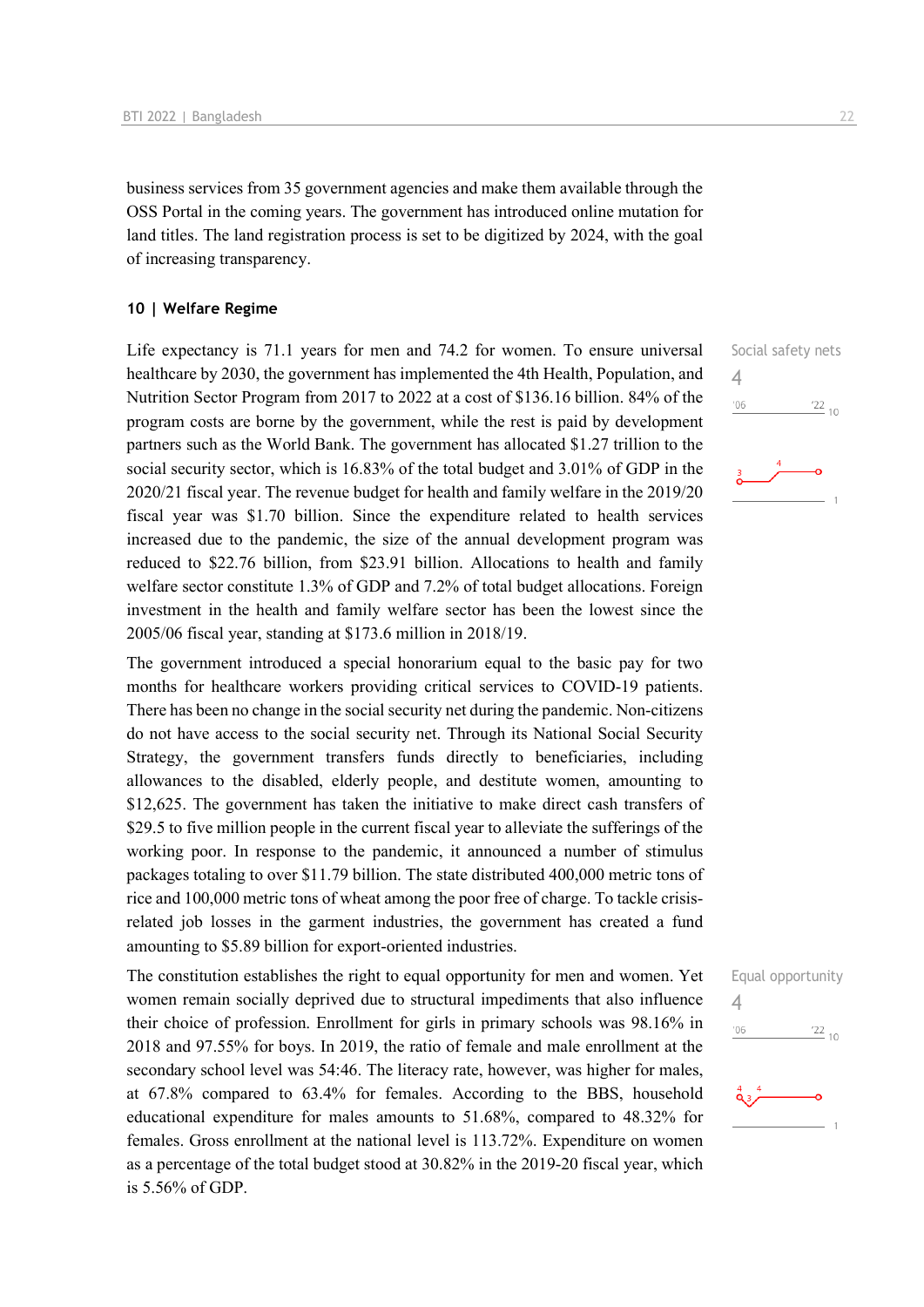According to the Global Gender Gap report for 2020, Bangladesh's position was 50 among 190 countries (overall score of 72.6%). It came first in South Asia in terms of achieving gender parity. On the Political Empowerment sub-index, Bangladesh scored 54.5% (rank 7 worldwide). In contrast to this, only 8% of cabinet members are women, as are only 20% of the members of parliament. In the economic sphere, as of 2018, 38% of adult women were part of the labor force (up from 34% in 2017), compared to 84% of men. Women now make up 41% of the country's paid workers outside agriculture. Only one in 10 leadership roles is occupied by a woman, and the estimated average annual income of women is only 40% of that of men.

#### **11 | Economic Performance**

According to the ADB, GDP growth fell from 8.2% (2019) to 5.2% (2020) as a result of the pandemic. According to the Bangladesh Bank's Bangladesh Economic Review 2020, GDP per capita in the 2019/20 fiscal year stood at \$1,970. Per capita GDP growth in 2020 is at 4%; in 2021, it is likely to grow at 5.4%. The current account balance in the July-September quarter of 2020 was at -1.47. National savings as a percentage of GDP increased to 30.11% in the 2019/20 fiscal year from 29.50% in the previous year. Investment was 31.75% of GDP. Public investment was significantly lower than private investment (8.12% compared to 23.65%). Inflation was at 5.7% in 2020 (ADB). Food inflation increased to 5.56%, while non-food inflation stood at 5.85%, mainly attributable to medical care and health expenses. Forex reserves were healthy and stood at 36.04 billion. The government's outstanding debt amounted to 31.6% of GDP, of which domestic debt stood at 18.29% and foreign debt at 13.39% (excluding IMF loans). According to the World Bank World Development Indicators, the unemployment rate was 5.3% in 2019 and 4.2% in 2020. However, unemployment is on the rise due to the impact of the pandemic. 58.2% of population participated in the labor force. Revenue mobilization was set at 12.41% of GDP, out of which revenue received from the NBR was 10.71% of GDP. Tax constituted 0.45% and non-tax revenue was 1.25% of GDP. Growth of private sector credit for the 2019/20 fiscal year stood at 8.61%, compared to 11.32% in the previous year.

This reflects that the private sector slowed down due to the COVID-19 pandemic. There was a drop in business activities, and capital formation was also affected as businesses were forced to shut down. Exports of ready-made garments, which constitute 80% of exports, declined as orders were canceled. According to a study by the BIDS, 13% of people lost their job due to COVID-19 shutdowns.

![](_page_22_Figure_5.jpeg)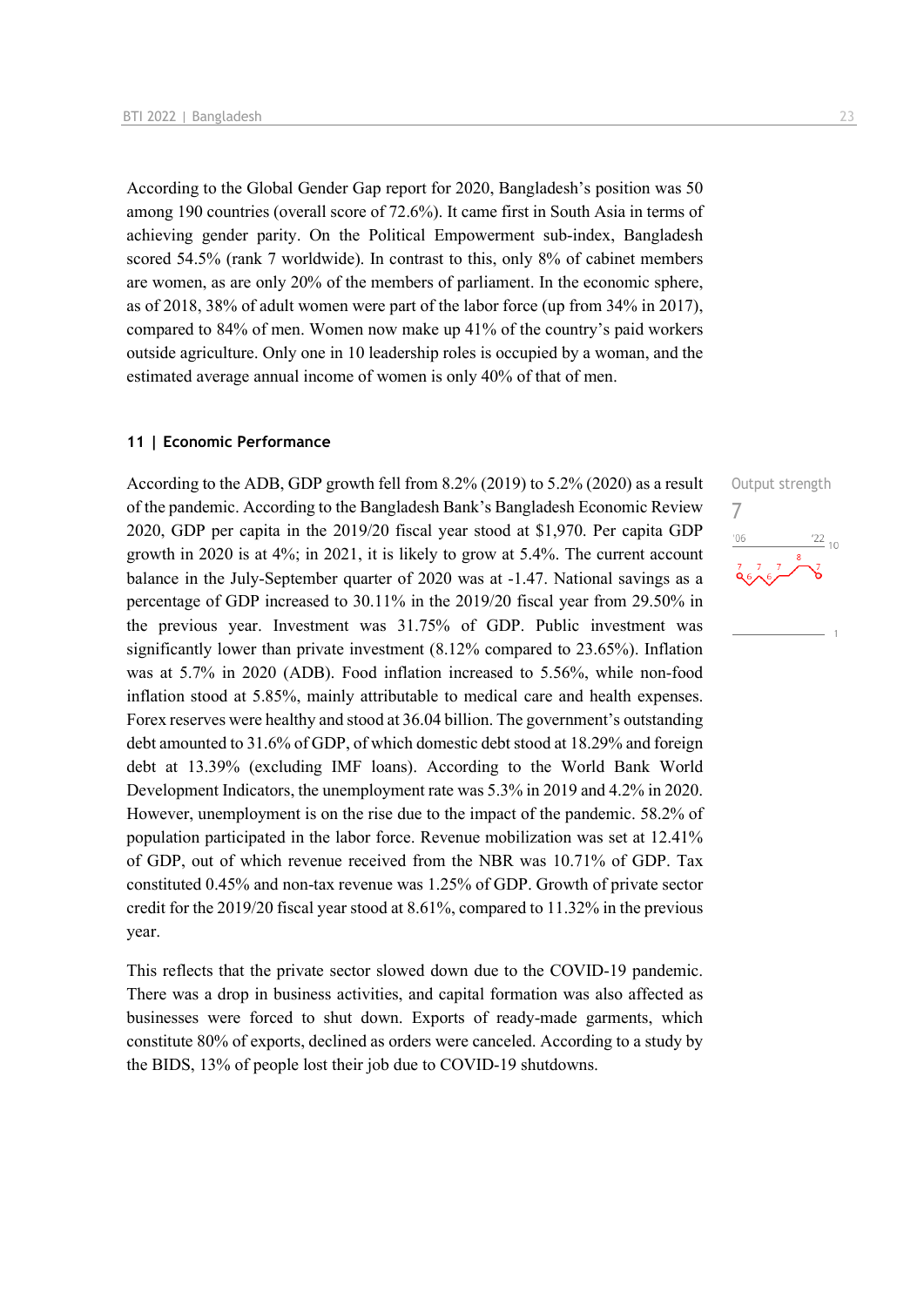#### **12 | Sustainability**

Bangladesh is vulnerable to climate change. It has taken various steps to address environmental issues that are linked to its industrialization policy. Two of the main exports are from the ready-made garment industry and the leather industry, both of which are highly polluting. The National Sustainable Development Strategy of 2010- 21 aims to balance economic, social, and environmental requirements of development. The government has partnered with civil society organizations to implement climate sustainable policies, incentivizing the use of solar energy, wind energy, sustainable agriculture, and fisheries. It is also increasing the resilience capacity of poor groups in areas vulnerable to climate change through community adaptation.

Efforts to reduce air pollution have been continuing through the implementation of the Brick Making and Kiln Installation (Control) Act of 2019. Emissions from older vehicles is another problem in Bangladesh, where public transport remains a major challenge. According to the State of Global Air report of 2020, 173,500 deaths were attributed to air pollution in 2019. Garment factories and tanneries are responsible for most of the pollution. Garment industries, which account for 80% of Bangladesh's exports, often have aging and badly maintained machinery that contributes to carbon dioxide emissions and industrial waste. Since many of the garment industries are owned by politicians, actions are not taken against them often. Attempts to control air and water pollution have remained ineffective. The Green Climate Fund has awarded \$256.5 million to Bangladesh to introduce energy saving technologies in the garment and textile industries.

Climate mitigation and adaptation has remained a priority for the government. The Bangladesh Climate Change Trust Fund was established with seed money of \$100 million in the 2009-10 budget. Parliament passed a motion titled "Planetary Emergency" in August 2019 and called on the world to address the impact of climatic change. Bangladesh raised \$38 billion to tackle the adverse effects of climate change, funding 718 projects. The government is implementing a "National Environment Policy of 2018," making provisions in the budget for climate change efforts. It currently spends \$1 billion per year, i.e., around 6% to 7% of its annual budget, on adaption for climate change. According to the Climate Financing for Sustainable Development report, in the 2020-21 budget, climate-relevant allocation as a percentage of the budget of 25 ministries whose work is related to climate change declined to 7.52%, compared to last year's allocation of 7.81%. Allocation in the budget is further distributed across six thematic areas; at 41.25%, the largest share of the total allocated budget for climate change goes to food security, social protection, and health. Climate-relevant allocation for research and knowledge management as well as capacity-building and institutional strengthening remains low, with 3.5% and 5.23% of the national budget respectively.

![](_page_23_Figure_6.jpeg)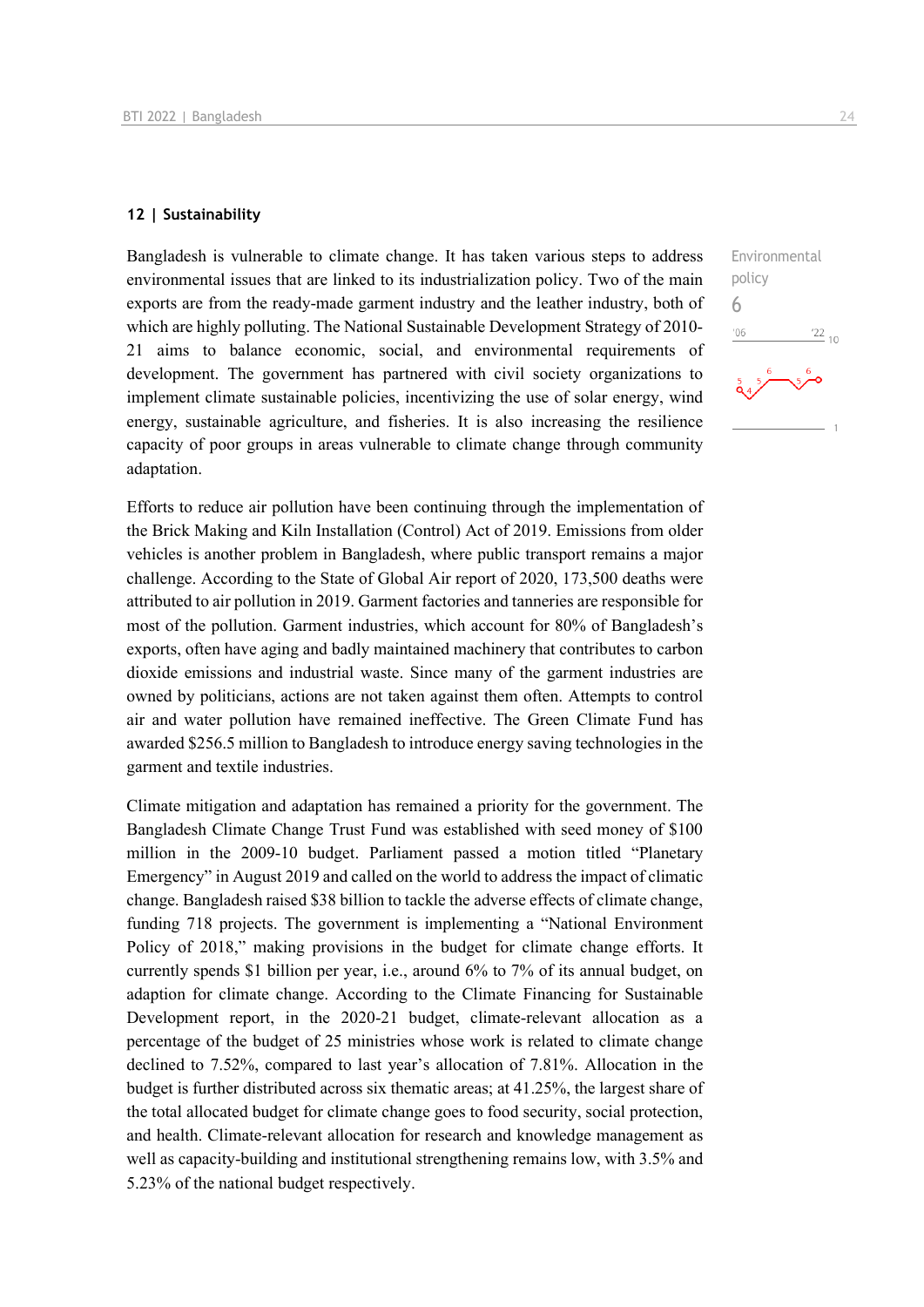Clean energy is an important component of development strategy. The government aims to enhance the contribution of renewable energy to 10% of total power generation. It prioritized solar energy-based electricity and aims to generate 628 megawatts of power from renewable energy. The country's largest solar power plant is at Mymensingh and has the capacity to generate 73 megawatts (MW) of electricity. According to some reports, the assessed potential for solar energy is 2,690 MW and that of wind energy is 637 MW. With the addition of biomass and hydropower, the total renewable energy potential is 3,666 MW, which is only 6% of the projected 2041 electricity requirement (60,000 MW). The country has two pilot wind-power plants: at Muhuri Dam (0.9 MW) in Feni District and another on Kutubdia Island (1.0 MW) in Cox's Bazaar. In December 2020, the cabinet committee on national purchases approved the construction of a 55 MW capacity wind-power plant at Mongla and a 30 MW plant in Feni.

Article 17 of Bangladesh's constitution guarantees free and compulsory education to all children. The government provides free text books, mid-day meals and stipends to female students. It has also given priority to curriculum development, the decentralization of the education management, and the establishment of model schools and colleges and of new schools in under-served areas. However, quality education has not yet been achieved. Many children cannot read fluently. Access to education has improved significantly, but the quality of education in state-run educational institutions is poor. Private educational institutions are expensive and beyond the means of most people. Many of the teachers in public universities work part-time in private institutions as well. This affects the quality of teaching in staterun institutions. This is in spite of the Education Act of 2016, which, in a bid to improve the quality of education, banned admission tests for class one students in private schools and made private coaching and tuition illegal. A lottery system for admission was introduced instead. The government is planning on a "National qualifications framework of Bangladesh," which is being prepared by the University Grants Commission (UGC) to create uniform qualifications for university teachers.

Bangladesh ranks 133 in the Education in the Human Development Index (HDI) of the UNDP, with a HDI value of 0.632. Literacy rate stood at 74.7% in the period under review. The gross enrollment rate was officially at 109.49% (boys: 113.20%; girls: 106.15%) in 2019. This is a decline from 114.23% in 2018. According to a 2019 survey of the Bangladesh Bureau of Educational Information and Statistics, the dropout rate of secondary-level female students was 40.19%, which is higher than that of males (36.01%). According to the BBS, 37.6% of households have access to internet and 5.6% of households have a computer. Due to the COVID-19 crisis, an online education system has been introduced, with the unfortunate side effect of deepening the digital divide.

According to the World Bank, expenditure on education constituted 9.3% of total government expenditure in 2019 and 1.3% of GDP. In the 2020-21 fiscal year budget, the Ministry of Education was allocated 5.83% of the total budget, which is slightly

Education policy / R&D 4 $\frac{22}{10}$  $^{\prime}06$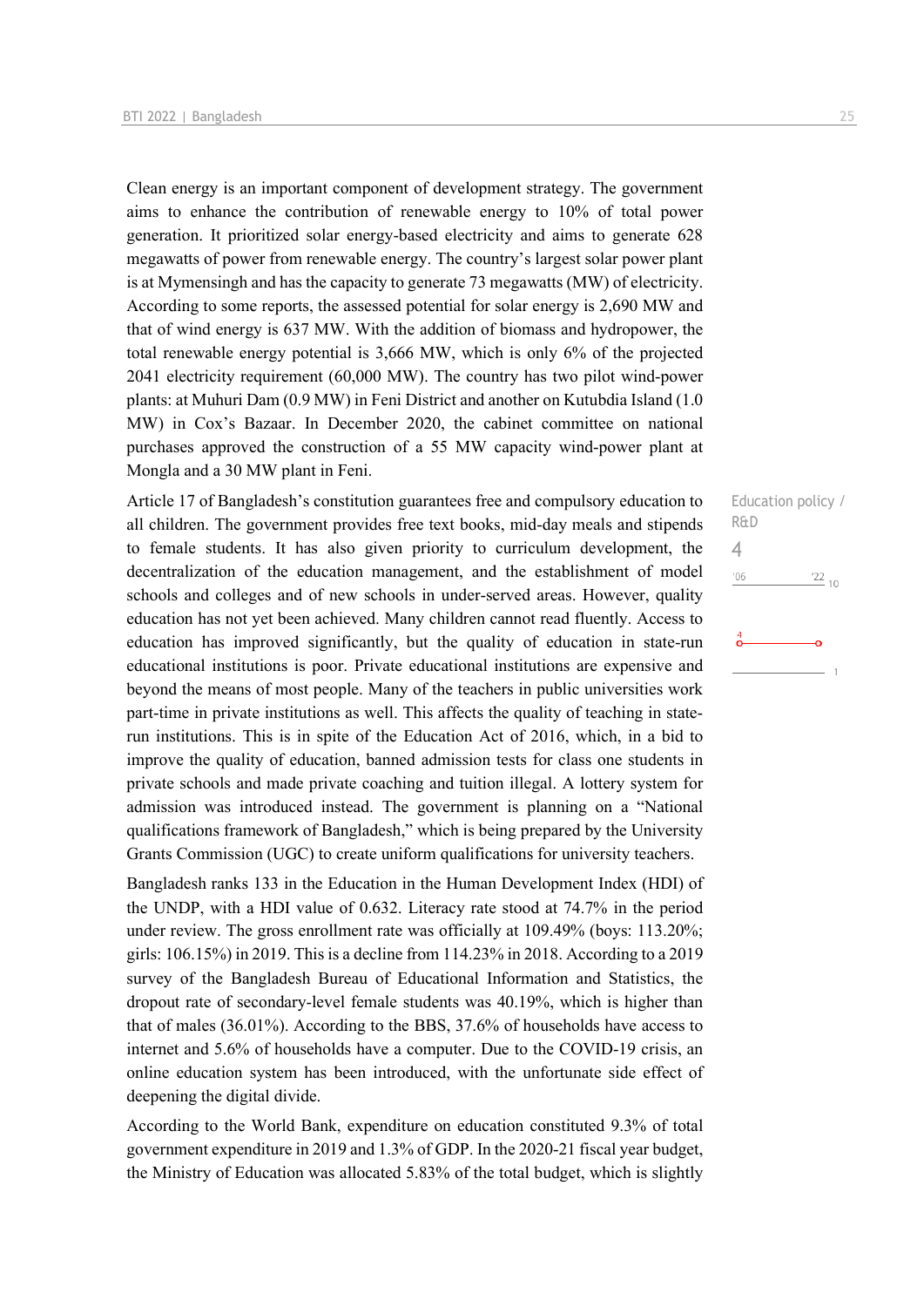higher than the last fiscal year's revised allocation of 5.66%. The Ministry of Primary and Mass Education received 4.39% of the budget, which is less than the previous fiscal year's revised budget of 4.73%. In the UGC's budget for 46 public universities for the 2020-21 fiscal year, only \$77.87 million was allocated for research in higher education, out of a total \$1 billion budget.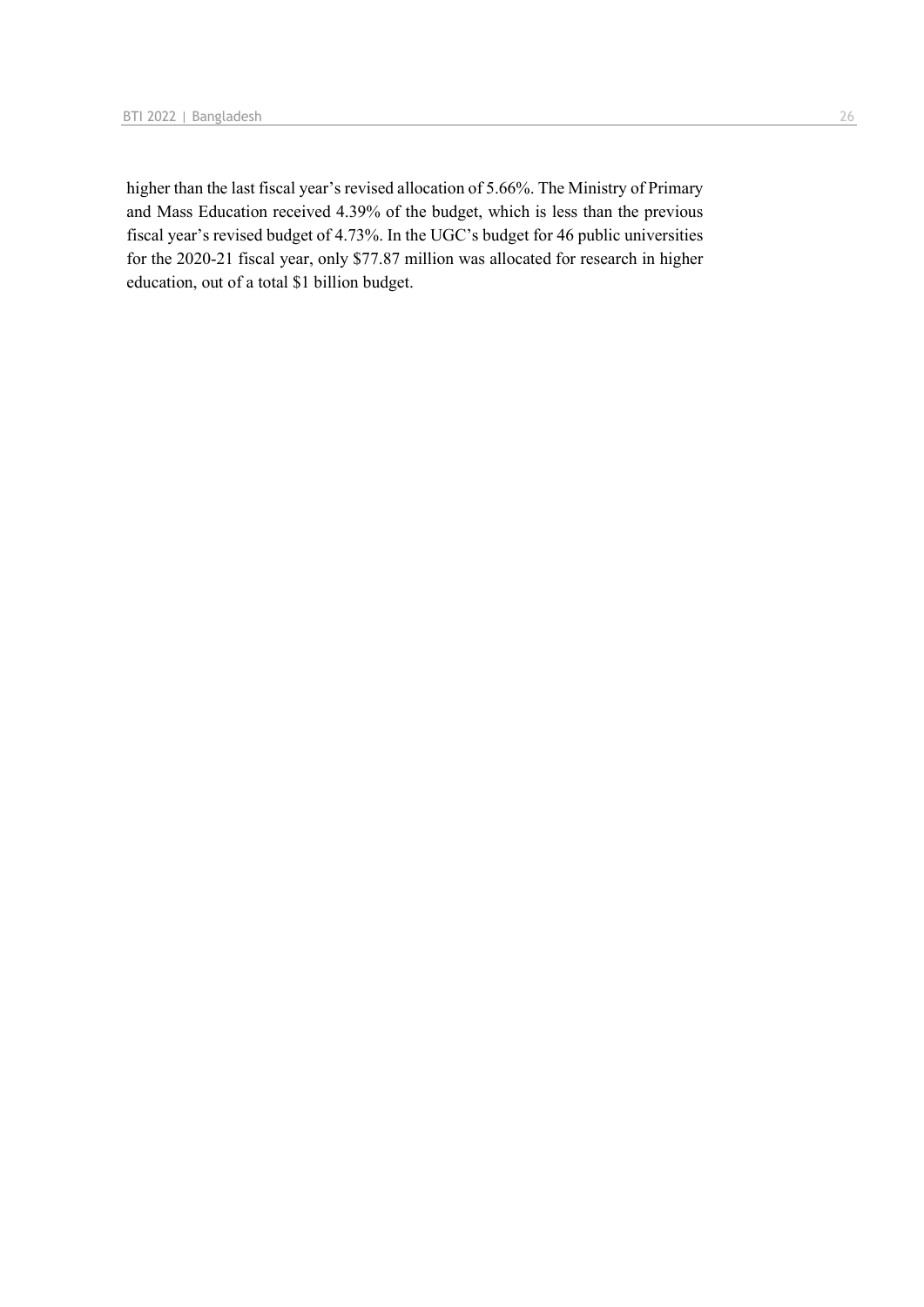## Governance

## I. Level of Difficulty

The steering capacity of the state has suffered due to partisan politics, one-upmanship and widespread corruption that has had a crippling effect on the administration. There was no consensus on how to fight the COVID-19 pandemic or how to confront religious extremism and terrorism. Space for the opposition remained limited. Religious groups like Hefazat-e-Islam have widened the space for religious political parties trying to push their Islamic agendas. Bangladesh performed spectacularly in meeting the Millennium Development Goals (MDGs), but poverty continues to be a major problem. According to a World Bank report from 2019, GDP per capita stood at \$1,855.74 and purchasing power parity was \$5,139. The male literacy rate stood at 72.7% and female literacy at 65.3%. A skilled labor force remains a major problem. The skilled agriculture sector accounts for 32.4% of the total labor force.

Coupled with this, poor infrastructure is a main hurdle in steering the economy and optimizing the state's capacity. There is a plan to increase rural road network coverage from 35% to 35.75% and to build bridges, culverts, highways, and rail networks. The Mega Plan describes a goal of generating 60,000 megawatts by 2041, up from the current capacity of 24,000 megawatts. The government has prioritized infrastructure and energy to increase the state's steering capacity in an attempt to develop economically and bring more people out of extreme poverty. The government proposes to allocate BDT 645.8 billion to the communication infrastructure sector in the 2020/21 fiscal year, which had received BDT 648.2 billion in 2019/20. Decongesting traffic in Dhaka and arterial roads connecting the main commercial hubs remains a challenge. The government is implementing a rapid transit network by building a metro rail in Dhaka.

Bangladesh has a strong tradition of civil society activism, which is extremely vocal and contributes to the country's democratic vibrancy and development. Several selfhelp groups are active on issues pertaining to governance, environment, education, health, and gender parity. Many of the larger NGOs working on developmental issues participate in generating awareness about government policies and mobilize the public opinion against terrorism, radicalism, and protecting minority rights. There are 29 NGOs that are working closely with the government in implementing the Sustainable Development Goals (SDGs). There are 2,254 local and 257 international NGOs that are active and are contributing to the country's socioeconomic development. In 2019, the NGO Affairs Bureau of Bangladesh approved 1,655 projects and released 78.50 billion BTN for development work.

Structural constraints 7  $-06$  $^{22}$  10  $\overline{1}$ 

![](_page_26_Figure_7.jpeg)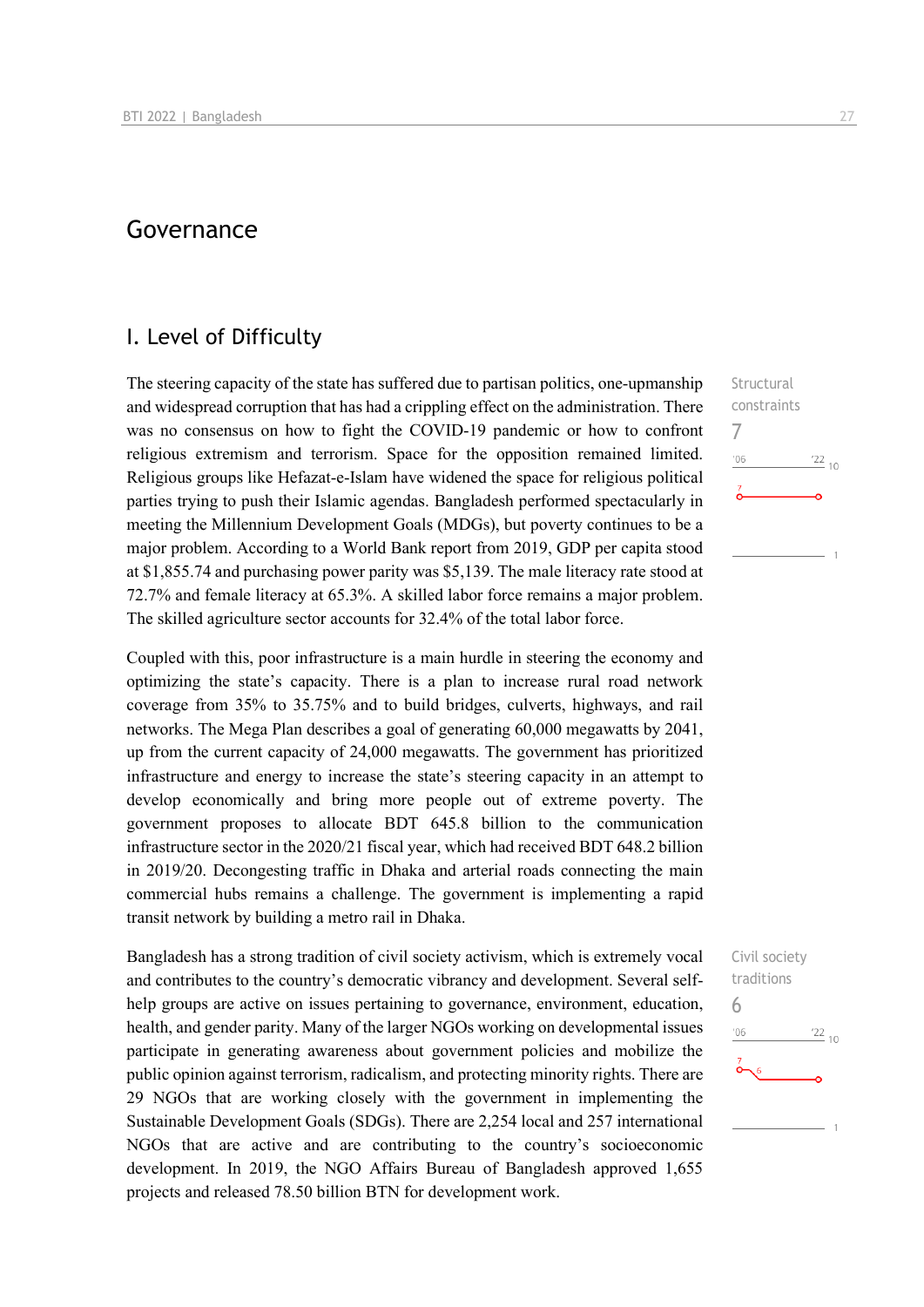On October 5, 2016, the parliament passed the Foreign Donations (Voluntary Activities) Regulation Act, which sought to check the source and objectives of foreign funds sent to various NGOs. The purpose of this act was to check anti-state activities and financing of terrorism. This act includes the proposition that any statement by civil society bodies which is "malicious" or "derogatory" against the constitution or constitutional bodies of Bangladesh is a punishable offense and could lead to the revocation of the NGO's registration. Apart from this, recent acts such as the DSA 2018, which replaces the Information and Communication Technology Act of 2006, have been draconian. This strangles civil society and limits any criticism of the government. From January to June 2020, 113 people were arrested for their online comments under accusations of Ketubah "defaming" the country and the government.

Social, ethnic and religious conflicts are mostly latent in Bangladesh and have flared only when exploited for political purposes. Bangladeshi politics have remained confrontational, and political leaders exhibit a zero-sum approach to their opponents while remaining intolerant of criticism. Party ideology divides the society. Opposition attempts to mobilize people or hold meetings are frequently disrupted by supporters and cadres of the ruling party. Since access to economic benefits and privileges comes through political affiliation, violence is perpetuated to establish hegemony.

Religious cleavages are exploited to perpetuate hegemony and attacks are planned to score political points or to grab properties mostly belonging to the minority Hindu community. Interestingly, the opposition, thinking that the Hindu minorities are a vote bank of the ruling party, have repeatedly accused the government of appeasing these groups by employing them in senior positions in the bureaucracy. Communal fervor is raised by bringing false accusations against minority communities for offensive social media posts. According to the minority platform called Hindu Buddhist Christian Oikya Parishad, between March and September 2020, 17 deaths, 10 murder attempts, 11 death threats, 30 cases of rape and torture, six rape attempts, three suicides over molestations, 23 abductions, and 37 incidents of idols smashing occurred, while 23 temples were attacked, vandalized and set on fire, evictions of 26 houses took place, five religious institutes were taken over, 88 houses and business institutions were vandalized and looted, 247 individuals were physically assaulted, 73 attempts of eviction happened, 34 people were threatened to make them leave the country, and 60 families were forced out of their villages.

Religious and ethnic cleavages are exploited to deny a group's access to state resources and very often to establish hegemony. Though the government is committed to secularism, the radical Islamist Hefazat-e-Islam is patronized for political ends. In several Waz Mehfils (i.e., religious gatherings in rural areas), Islamists have propagated a narrow interpretation of Islam. Religious-ethnic cleavages are prominently visible in the Chittagong Hill Tracts, where the ethnic Chakmas are fighting for their land rights, which are often encroached by Muslim land grabbers in collusion with the administration.

Conflict intensity

 $\frac{22}{10}$ 

7

 $^{\prime}06$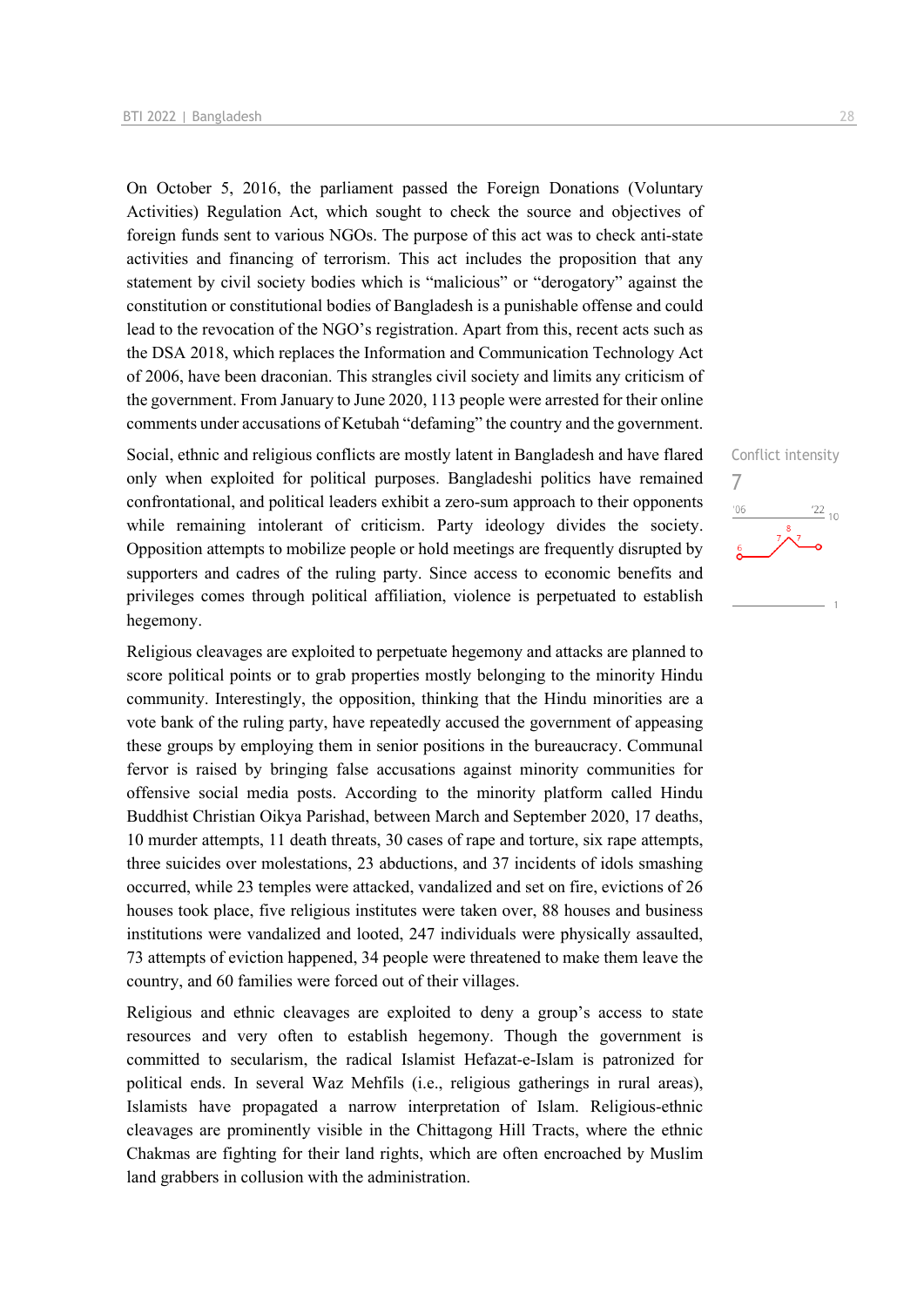### II. Governance Performance

#### **14 | Steering Capability**

The government has two strategic priorities: First, ensuring political stability through complete control over the political environment and state machinery including the army, and second, maintaining a high economic growth rate and continuing infrastructure development. However, the two goals will be difficult to reconcile in the long term. To achieve the first goal, the government can either reverse the current course or double down on its authoritarian measures, creating a de facto one-party state through a decimation of all kinds of opposition and controlling the flow of information.

Maintaining high economic growth, especially after the COVID-19 pandemic, will require economic reforms. Key elements of the reforms will involve overhauling the financial sector, addressing pervasive corruption, breaking the clientelistic network, decreasing the rate of unemployment, and stopping rent-seeking practices. However, many of these structures lie in the interest of the ruling party. If the incumbent continues down the authoritarian path, the likelihood of maintaining economic growth for a long time will thus be a serious challenge.

There are no structural or institutional hurdles for the government to formulate and implement its policies. The absence of effective opposition in parliament has made the government the sole determiner of strategic priorities. This is enhanced by the concentration of power in the hands of the prime minister. However, a number of beneficiaries of the government have emerged as hindrances to the implementation of reform policies. For instance, the government's failure to make any significant changes in the banking sector and capital market is due to high-profile interests in these areas with connections into the political system. As a whole, these interests disincentivize the ruling party to implement reform measures.

There is little willingness from and incentive for the government to learn from the past. The political cost of accepting mistakes is considered high. The rent-seeking elements in the bureaucracy always try to please their political bosses and favor the status quo. Corruption in public office is rampant. Due to COVID-19, many of the fiscal reform policies that the government had intended to introduce have suffered a setback.

It does not appear that the government has learned anything from the past. For instance, writing off bad loans has become a norm. Yet no measures are taken to scrutinize mortgaged assets while sanctioning loans. As a result, banks frequently **Ouestion** Score

![](_page_28_Figure_9.jpeg)

![](_page_28_Picture_10.jpeg)

![](_page_28_Picture_11.jpeg)

![](_page_28_Picture_12.jpeg)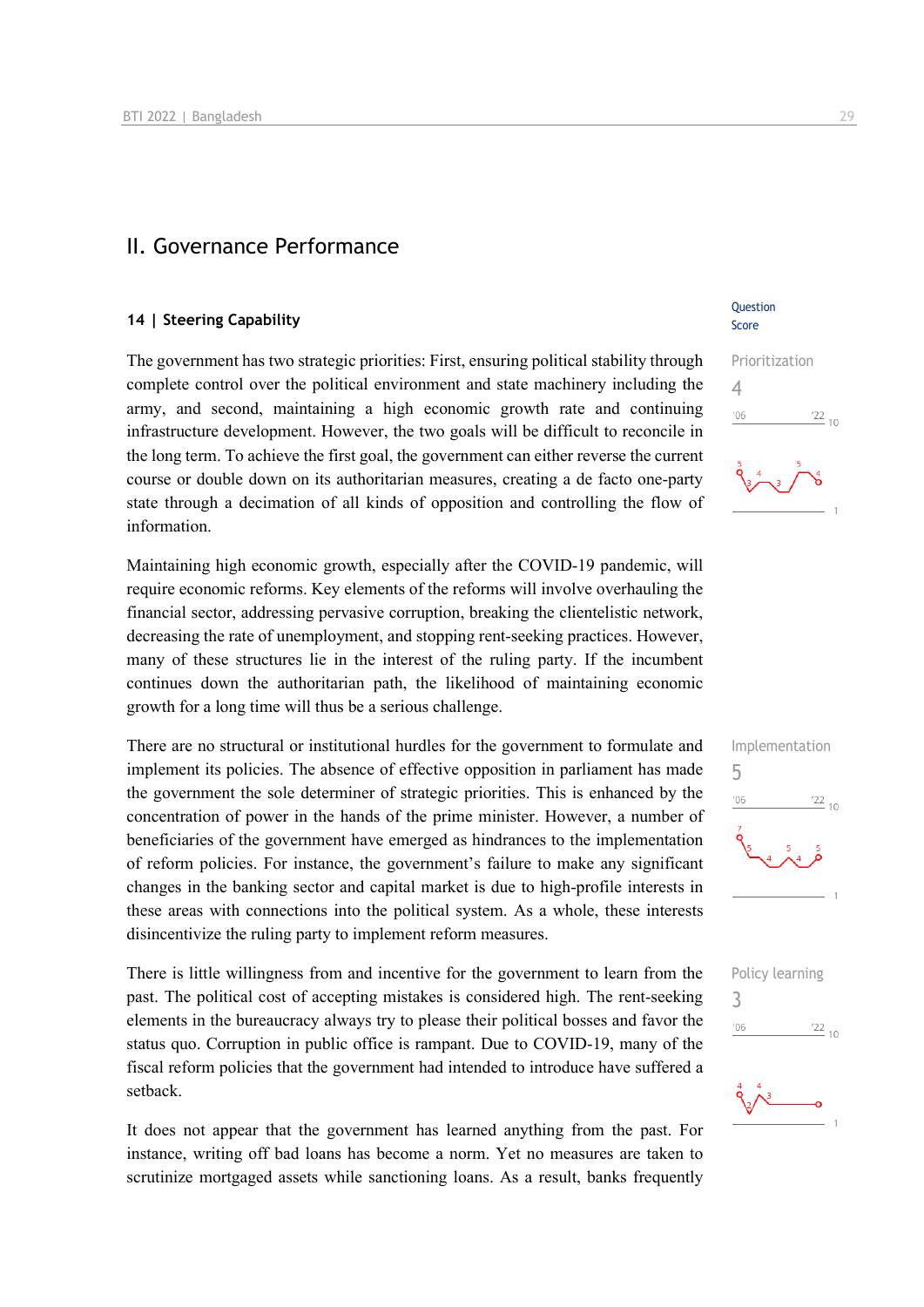incur losses. Between 2003, when a provision of writing off bad loans was introduced, and June 2019, banks have written off BDT 558 million, constituting 77.54% of the sum borrowed.

#### **15 | Resource Efficiency**

Efficient utilization of resources remains depressed due to rampant corruption, a lack of accountability and the rent-seeking practices of the bureaucracy. Promotions and appointments are based on political considerations. The politicization of recruitment in universities affects the standard of education in Bangladesh. Those who fall from political grace are appointed as Officers in Special Duty (OSD) and are not given any responsibilities. The High Court has barred the government from keeping public servants OSDs for more than 150 days. On May 13, 2019, the Ministry of Public Administration, said that 3,605 officers have been made OSD in the past nine years. The system of OSD is an unnecessary drain on the national exchequer as the officers enjoy their salary and perks without any specific work.

Bangladesh's debt remains manageable and risks remain low as the state enjoys current account surplus. The Comptroller and Auditor General of Bangladesh audits the government account. However, budget deficit remains a major challenge. In the 2019-20 fiscal year, it was 5.5% of GDP. It is likely to rise in the next fiscal year due to pandemic-related financial problems.

Bangladesh has local self-government at district and village levels. These structures are not financially independent, as they depend on the government for financing. The government allocated BDT 395.73 billion for the local government and rural development sector in the 2020-21 fiscal year, with BDT 378.87 billion in the current 2019-20 fiscal year. There is hardly any initiative by the government to reform the public administration, which runs on a patronage-based system.

Coordination of policies is accomplished through various departments that act as nodal agencies. However, the prime minister's control of the governing party ensures their coordination. No policies can be adopted that do not have the blessing of the party's supreme leader. As the government has packed the bureaucracy with politically sympathetic bureaucrats, implementing its policy is not difficult. However, competitive political interests within the ruling party delay implementation of policies, especially in cases where more than one ministry is involved. Immediate political benefits drive policy implementation, rather than long-term interests.

While only 4% of the members of parliament had business interests in 1954, the number increased to 13% in 1973. In the current parliament, 182 members have business interests, constituting 61.07% of parliament. The domination of industrialists and businessmen in the parliament hijacks the priorities of governance in their quest to seek rents. Massive bribes are paid to seek nomination from the political parties to contest elections, and companies sometimes provide funds to parties to fight elections.

![](_page_29_Figure_8.jpeg)

Policy coordination 5 $\frac{22}{10}$  $n<sub>0</sub>$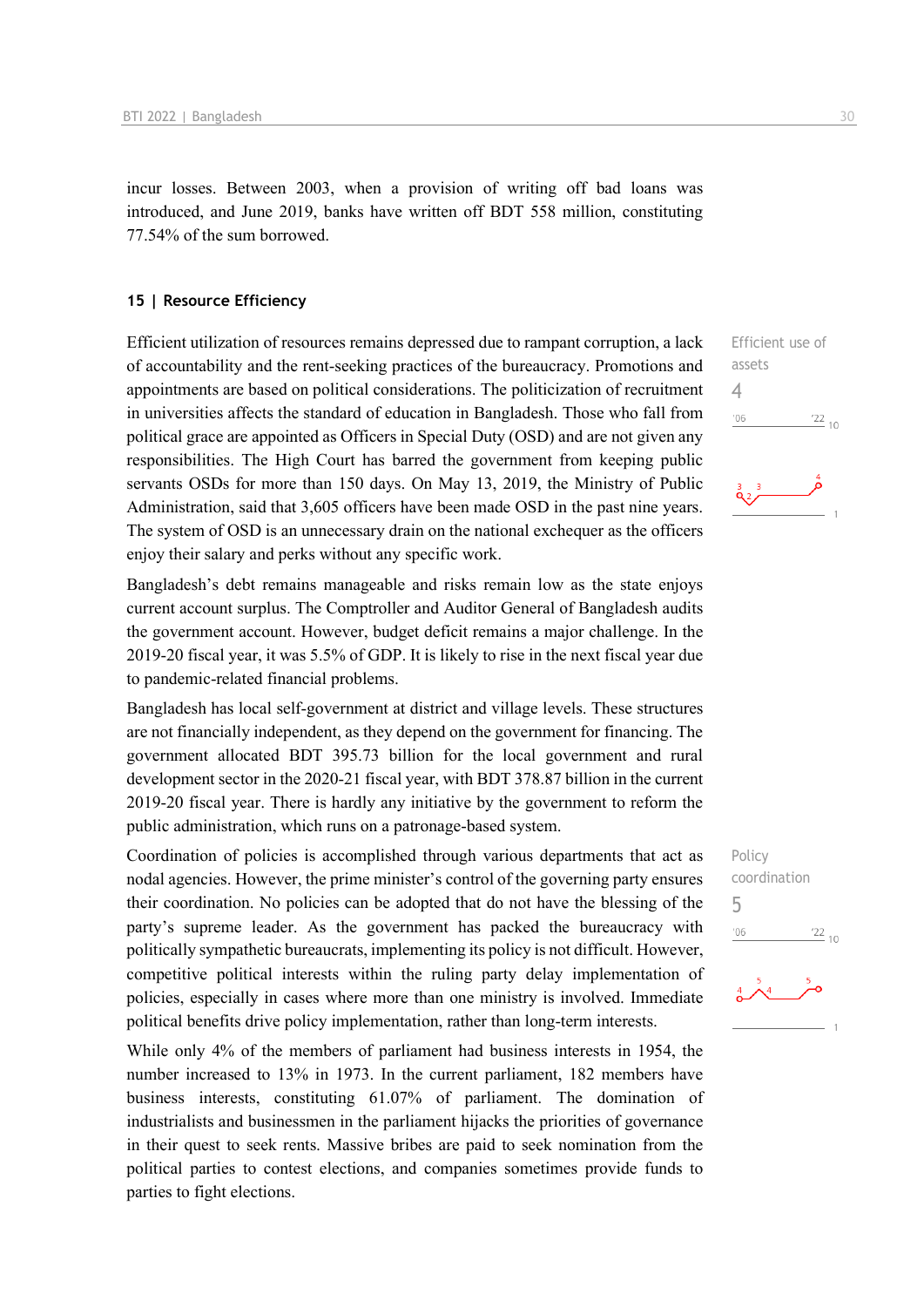Corruption in public life is widespread in Bangladesh, even though the government has adopted a zero-tolerance policy regarding corruption. The Comptroller and Auditor General of Bangladesh audits state expenditure but rarely points out irregularities or requires the government to explain its expenditures. State-owned banks provide loans to politically influential people without scrutinizing their assets. A sense of impunity is widely prevalent, as the Anti-Corruption Commission (ACC) has never convicted any high-profile politicians or businessmen to date. Most corruption cases are politically motivated, and there is therefore a lack of public faith in the ACC.

The ruling party has no regard for transparency. Party financing is one of the gray areas in which unaccounted money is deposited. There is no auditing or regulatory mechanism in place to scrutinize the sources of party funding. Access to relevant information pertaining to governance is absent. Though Bangladesh has a right to information law in place, it is not an instrument to gather information, as there are no legal or independent regulatory mechanisms in place to compel the government provide relevant information.

#### **16 | Consensus-Building**

While Bangladesh faces serious democratic backsliding and the incumbent's penchant for authoritarianism is easily discernable, there is a yearning for democracy embedded in the public psyche. However, there is no consensus among major political actors regarding the fundamentals of democracy and the way forward. In the context of a zero-sum political culture and the absence of democratic institutions, the incumbent party enjoys complete control over the situation. In an environment with a highly politicized administration, a subservient Election Commission, a docile judiciary, and an absence of any accountability mechanisms, the ruling party continues to pay lip-service to democracy, insisting that existing deficiencies are the price that must be paid for economic growth. The AL uses legal and extra-legal measures to ensure that the status quo will persist for a foreseeable future. However, the government narrative has not succeeded in winning the hearts and minds of a large segment of the society, as is demonstrated by the low voter turnout in the elections since 2018. The opposition parties have emphasized that a free and fair election under a neutral CTG is imperative for bringing the country back on a democratic path. However, the failed attempt by the 2007-08 military-backed CTG has made such reform efforts even more difficult. The opposition, particularly the BNP, is in a disarray, due to internal schisms, a lack of leadership, organizational weakness and a failure to put forward a political platform that would attract popular support. Other political parties have remained fragmented and have not succeed in presenting themselves as viable alternatives to the BNP. The absence of intraparty democracy shows that major political reform is unlikely to succeed.

![](_page_30_Figure_5.jpeg)

![](_page_30_Figure_6.jpeg)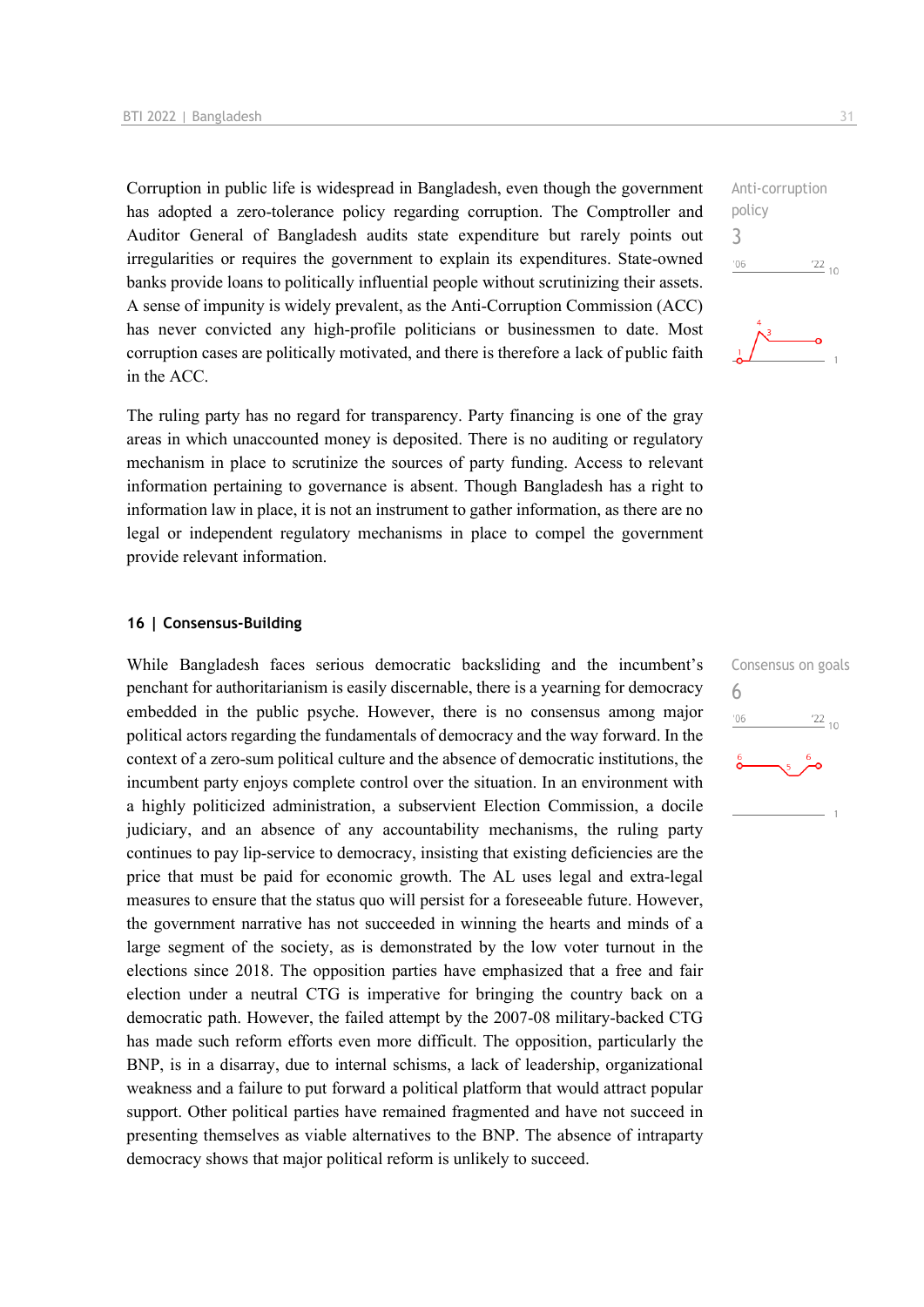There is a consensus among almost all political actors regarding market-based economic policies. Except from the left-wing and Islamist parties, there has been no major criticism of the government's economic policies, although economic growth has not equally benefited all citizens and continues to be in the form of economic growth without an accompanying growth in jobs.

Militant Islamist groups such as Neo Jamaat-ul-Mujahideen Bangladesh (Neo-JMB), Ansarullah Bangla Team (ABT), Harkat-ul-Jihad al-Islami (HuJI), Al Qaeda in South Asia (AQIS), ISIS, and Hizbut Tahir strive for an Islamic revolution and the establishment of an Islamic state. They perceive western democracy as an external imposition unsuitable for Muslim countries in general and Bangladesh in particular. These groups are active in social media and their narratives are widely available on YouTube. Their following is small, and all mainstream political parties reject them. However, conservative Islamists such as Hefazat-e-Islam have gained strength in recent years, and the government's bonhomie has provided them with greater influence. They subscribe to many anti-democratic positions, especially with regard to gender equality.

While these forces are pronouncedly opposed to democracy and act to undermine its values and ethos, the principal challenge currently comes from the ruling party, for it is opposed to any reform measures that might allow democratic space to contrarian views or build independent institutions to increase accountability. The military has remained highly influential behind the scenes. Enormous benefits accorded to the military by the government and the partisan politicization of officers make them protectors of the current regime, even when its democratic credentials are questionable. In a similar vein, powerful economic actors, such as the businessmen who are also members of parliament and beneficiaries of the present system, oppose both economic and political reform. All political parties in Bangladesh lack intraparty democracy, while personal loyalty to the party leadership is rewarded.

Bangladesh lacks institutional mechanisms to address social conflict. Its weak judicial structure and corrupt police do not encourage public faith in these institutions. Twenty years after the conclusion of the peace accord in the Chittagong Hill Tracts, the region is still subject to ongoing violence, which the government portrays as a law-and-order problem rather than a political conflict. Religious polarization remains unaddressed, as the government seeks to appease the Islamists in the name of protecting the religious sentiments of the people.

![](_page_31_Figure_5.jpeg)

Cleavage / conflict management 4 $\frac{22}{10}$  $^{\prime}06$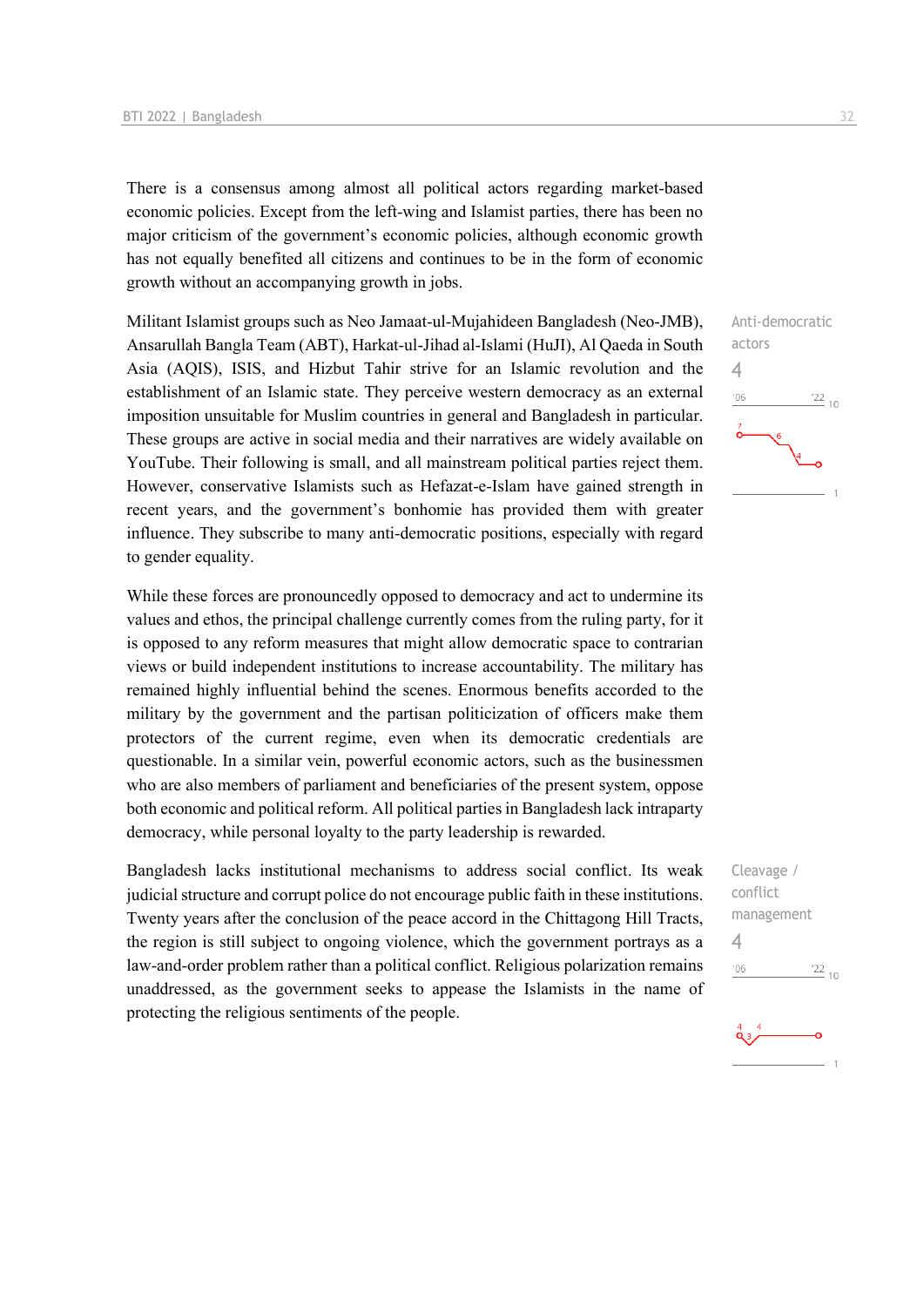Once known for having a vibrant civil society, Bangladesh has witnessed a severe decline of the role of CSOs in protecting public interests. The polarization within civil society, deliberate campaigning against them, and legal restrictions imposed by the government have caused the gradual erosion of CSOs and their political participation. The Foreign Donations (Voluntary Activities) Regulation Act 2016 enabled the government to cancel the registration of NGOs if they criticize the government. Civil society is allowed to function, especially when groups work together with the government to reach development goals. The state also co-opted some civil society groups in its fight against terrorism. However, it remains critical of certain NGOs that raise issues of human rights violation, arbitrary arrest and oppression of opposition parties by the administration. The government consulted various NGOs for implementing developmental and gender budgets. Some NGOs also worked among the extremely poor and marginal groups and contributed to education and training and protecting workers from exploitation. From time to time, these groups provide input to the government through their reports or by participating in consultation meetings.

The government established the International Crimes Tribunal in 2010 to try those who committed crimes against humanity during the war of independence in 1971. Although the trial, especially the intent to bring an end to the culture of impunity, was greatly hailed at home and abroad, it became controversial due to procedural flaws. It is alleged that the incumbent party made political gains out of the trials. On the other hand, perpetrators of these crimes never showed remorse. Considering these two conflicting positions, no reconciliation has taken place. Moreover, political reconciliation between the opposition and ruling parties remains virtually impossible given the politics of vendetta. Similarly, the half-hearted implementation of the peace agreement in the Chittagong Hill Tracts has not fostered reconciliation between Bengalis and the indigenous population.

#### **17 | International Cooperation**

Bangladesh has received and made use of international support for its economic growth and for countering the threat of transnational terrorism. In the wake of COVID-19, the country managed to secure at least \$4.7 billion from various multilateral bodies and donor countries to address the fallout of the pandemic. The multilateral bodies included the World Bank, the ADB, the European Union, and the Asian Infrastructure Investment Bank (AIIB), while bilateral support has been received from Japan and the United States. Bilateral dialogue with the United States and the European Union to enhance the cooperation on governance, trade, human rights, and development took place on a regular basis.

The global economic downturn due to the COVID-19 pandemic has reduced FDI during the period in review. Gross FDI inflows during the 2019/20 fiscal year were \$1,804 million and according to Bangladesh Bank, in the January-June period of

![](_page_32_Figure_6.jpeg)

![](_page_32_Figure_7.jpeg)

![](_page_32_Figure_8.jpeg)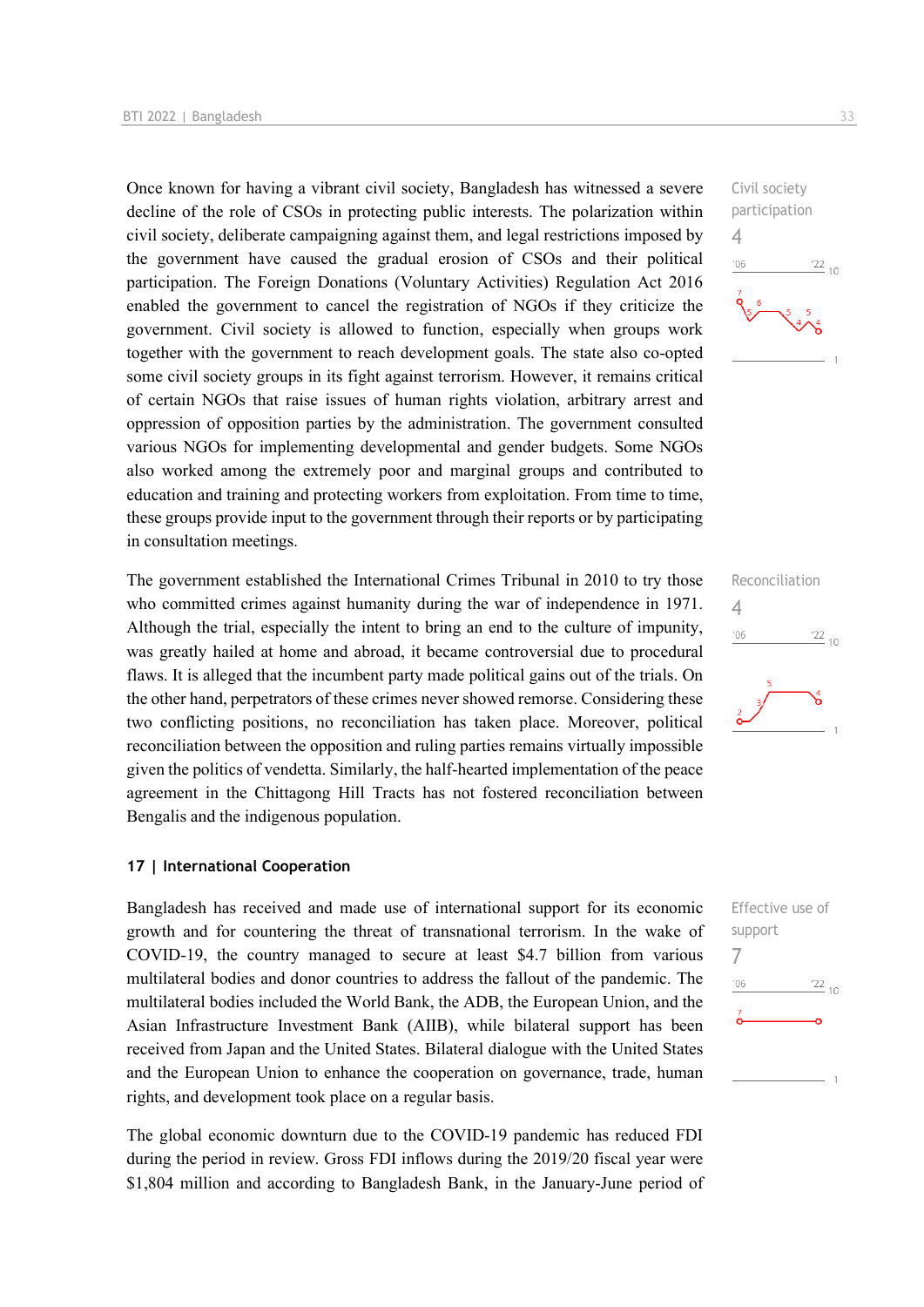2020, net inflow of overseas investment stood at \$1.15 billion, down by 31.79% due to the pandemic. Due to urgent balance-of-payments and fiscal needs, the IMF approved \$732 million emergency assistance for Bangladesh under the Rapid Credit Facility and the Rapid Financing Instrument.

Bangladesh has forged close ties with India, Japan, and China and partnered with them to build several large-scale infrastructure projects. Since joining the Belt and Road Initiative (BRI), Bangladesh has received increased investments from China. However, Bangladesh ranked very low in the World Bank Ease of Doing Business 2020 index. In South Asia, it is only ahead of Afghanistan.

The political leadership has assiduously built international support despite the flawed 2018 election. There was hardly any criticism by the international community with regard to the way the election was conducted. Bangladesh's success in achieving the Millennium Development Goals (DGs) and progress toward the Sustainable Development Goals (SDGs) have contributed to its credibility. Additionally, the country has remained engaged with various international forums and is a major contributor to the UN peacekeeping force. Both played pivotal parts in gaining trust. Bangladesh's humanitarian gesture toward Rohingya refugees through sheltering them has built a positive image of the country. Bangladesh's voice in the international arena on climate change has made it a representative of those countries that are at the front lines of sea-level rise due to global climate change. Economic growth and opportunities for investments, despite various bureaucratic hurdles, have attracted investors. A low debt-to-GDP ratio – 13.4% in 2020, slightly higher than the previous year's 12.7% – provides confidence to lenders. However, debt servicing costs have begun to soar.

Since the AL came to power in 2008, Bangladesh's foreign policy has focused on its neighborhood, particularly on developing a warm relationship with India. This closer relationship is grounded in political and economic reasons. Politically, the incumbent has relied on the support of India in dealing with criticisms of its authoritarian rule, receiving unqualified support during the controversial elections in 2014 and 2018. Trade between Bangladesh and India has increased to more than \$10 billion. Both countries have taken several steps to improve border infrastructures. They also have conducted joint military exercises, joint patrols by coastal guards, and regular meetings between law-enforcement officials in the border areas. The relationship with India paid off for Bangladesh during the pandemic: in January, it received two million doses of vaccines against COVID-19 from India. Bangladesh also purchased 30 million doses of the vaccine from its neighbor. Yet several issues have remained unresolved. These include the killing of Bangladeshi nationals at the border by Indian Border Security Forces. Forty-one people were killed in 2019, while the number rose to 51 in 2020. The number of injured persons in this context was 40 and 27, respectively, according to the human rights organization Odhikar. Despite repeated promises from India, a water-sharing agreement concerning the Teesta river has not been signed yet.

![](_page_33_Figure_5.jpeg)

![](_page_33_Figure_6.jpeg)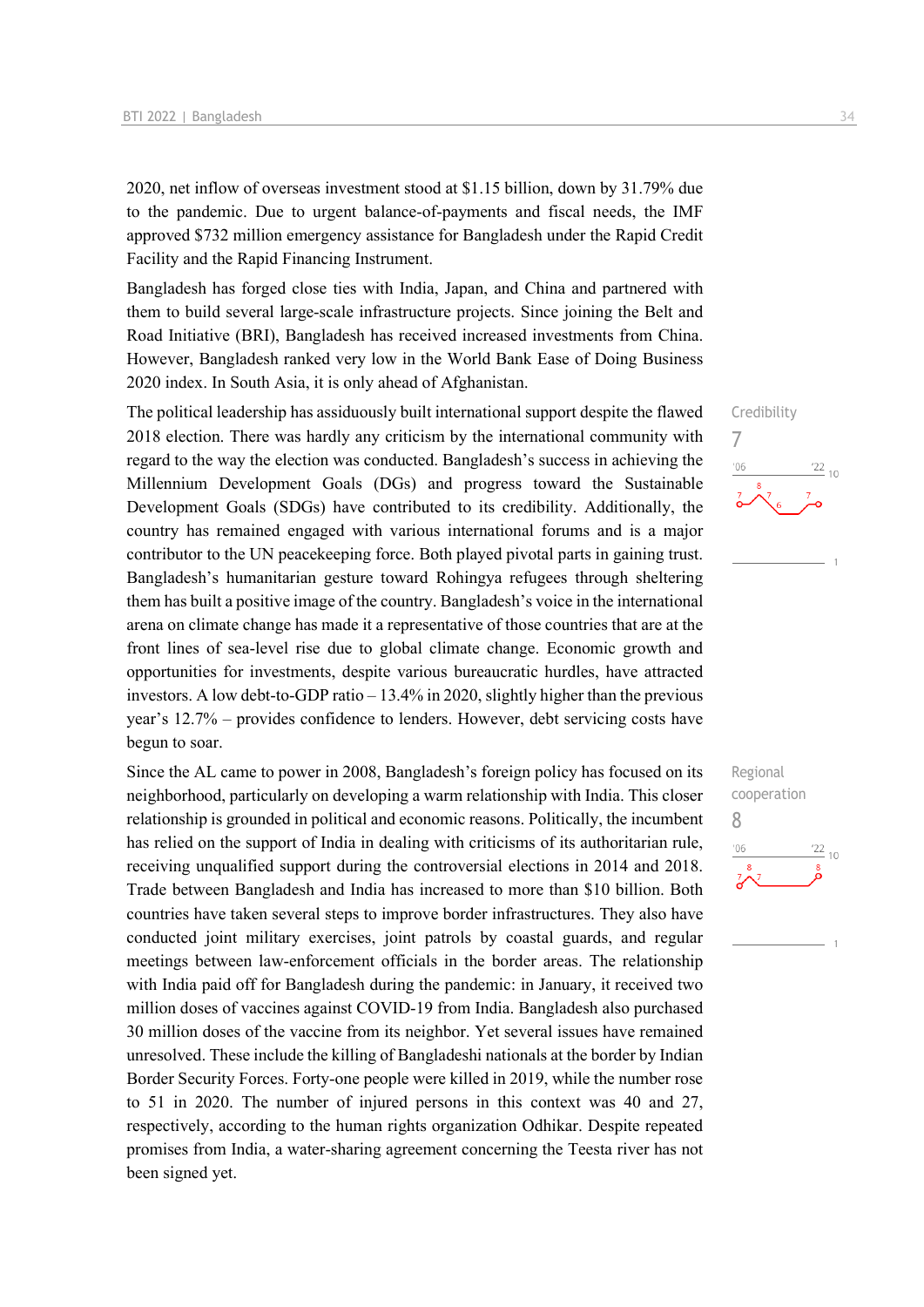With the growing geostrategic importance of South Asia, China has intensified its effort to expand its influence in the region. This has led to a closer relationship between Bangladesh and China. The country is Bangladesh's largest trading partner. Prime Minister Sheikh Hasina visited China in 2019. Bangladesh is part of the BRI. China has committed nearly \$42 billion in investment. During the pandemic, the country supplied masks and other medical equipment to Bangladesh. China has also become engaged in bilateral negotiations between Myanmar and Bangladesh regarding the repatriation of Rohingya refugees. About one million Rohingya refugees have found shelter in Bangladesh since 2017.

Bangladesh has also ratified the Bhutan, Bangladesh, Nepal and India Motor Vehicle Agreement (BBIN-MVA), which would facilitate seamless connectivity between these states. It has invested \$1 billion in a hydroelectricity project in Bhutan and is considering similar proposals in Nepal.

Bangladesh's relations with Pakistan seem to be improving during the period under review. Pakistan's Prime Minister Imran Khan made a call to Sheikh Hasina. The two countries have appointed high commissioners recently, positions that were vacant for nearly a year after Dhaka had refused to accept Islamabad's nominee as high commissioner.